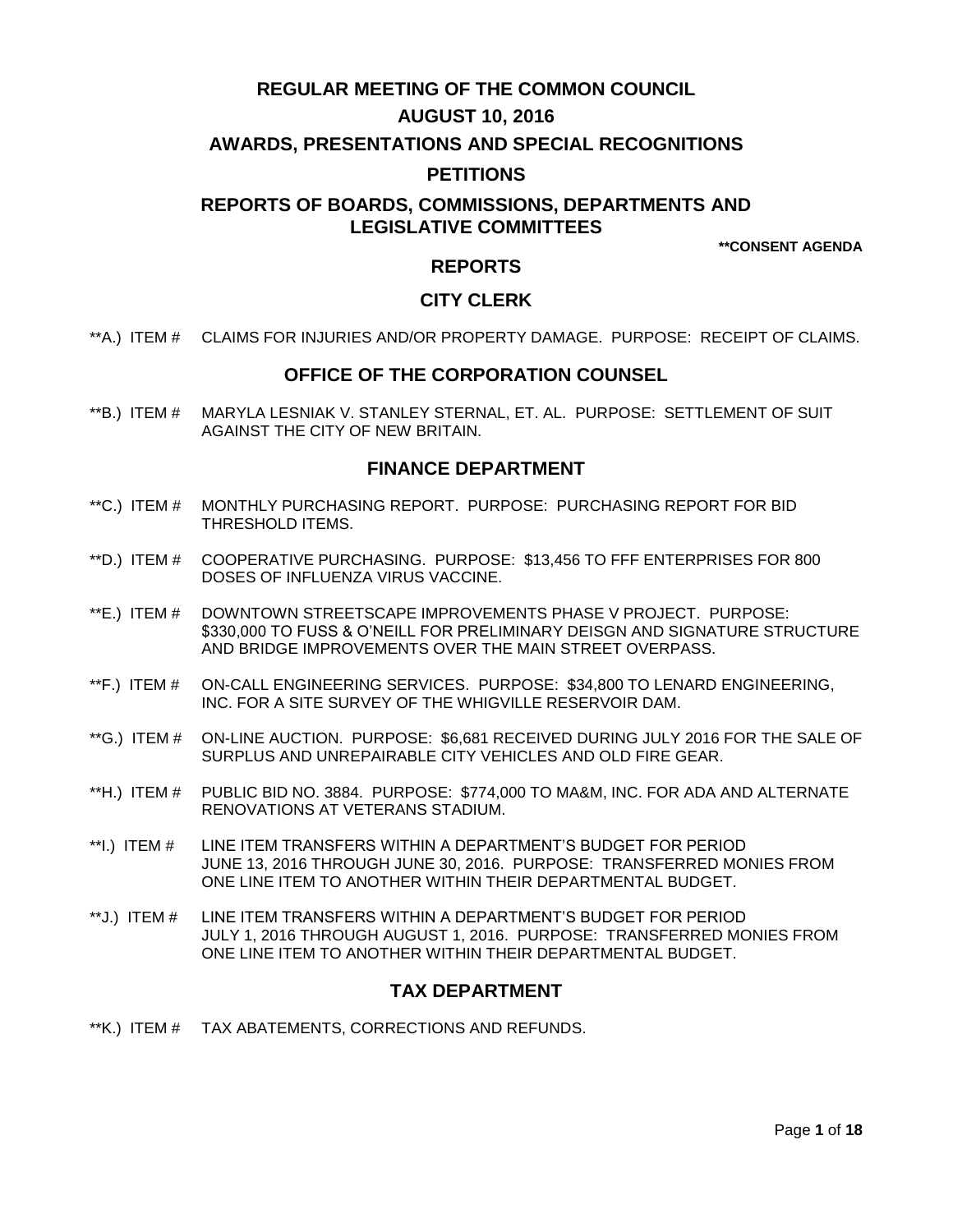# **REPORTS RETURNED FROM COMMITTEE**

# **COMMITTEE ON PLANNING, ZONING AND HOUSING**

- \*\*L.) 33536 [RECOMMENDATION FOR RESOLUTION 33536. PURPOSE: SALE OF PATTON BROOK](#page-7-2)  [WELL BY THE NEW BRITAIN WATER COMMISSION TO THE BOARD OF WATER](#page-7-2)  [COMMISSIONERS OF THE TOWN OF SOUTHINGTON.](#page-7-2)
- \*\*M.) 33526 [RECOMMENDATION FOR RESOLUTION 33526. PURPOSE: PROPOSED AMENDMENT](#page-8-0)  [TO THE CODE OF ORDINANCES ANTI-BLIGHT PROGRAM, SEC. 7-42;](#page-8-0) 7-43; 7-44; AND 7- [45 TO BE INCOMPLIANCE WITH CITY POLICY AND STATE LAW.](#page-8-0)

# **RESOLUTIONS RETURNED FROM COMMITTEE**

- 1.) 33536 [SALE OF PROPERTY. PURPOSE: SALE OF PATTON BROOK WELL TO THE BOARD OF](#page-8-1)  WATER COMMISSIONERS OF THE [TOWN OF SOUTHINGTON. J. GIANTONIO](#page-8-1)
- 2.) 33526 [CODE OF ORDINANCES SEC. 7-42; 7-43; 7-44; AND 7-45. PURPOSE: PROPOSED](#page-9-0)  [AMENDMENT TO THE ANTI-BLIGHT PROGRAM TO BE IN](#page-9-0) COMPLIANCE WITH CITY [POLICY AND STATE LAW. J. GIANTONIO](#page-9-0)

# **NEW RESOLUTIONS**

- 3.) ITEM # [DEEP FUNDING. PURPOSE: \\$300,000 TO DEVELOP AND COMPLETE A MONUMENT IN](#page-12-0)  RESPECT TO THE 65<sup>TH</sup> INFANTRY REGIMENT, ALSO KNOWN AS "THE BORIQUENEERS". [E. SANCHEZ, W. PABON, K. ROSADO](#page-12-0)
- 4.) ITEM # AD HOC [COMMITTEE. PURPOSE: CREATION OF THE BORIQUENEERS MONUMENT](#page-13-0)  [OVERSIGHT COMMITTEE TO OVERSEE THE CONSTRUCTION OF THE BORIQUENEERS](#page-13-0)  [MONUMENT. E. SANCHEZ](#page-13-0)
- 5.) ITEM # [CODE OF ORDINANCES SEC. 2-54. PURPOSE: PROPOSED AMENDMENT TO THE CODE](#page-14-0)  [OF ORDINANCES TO ELIMINATE THE HUD GRANTS COMMITTEE. J. GIANTONIO](#page-14-0)
- 6.) ITEM # [SUBSTANCE ABUSE ACTION COUNCIL FUNDING. PURPOSE: \\$7,116 TO](#page-14-1) SUPPORT [ALCOHOL, TOBACCO AND BULLYING PREVENTION ACTIVITIES. T. COLLINS](#page-14-1)
- 7.) ITEM # [CONVEYANCE OF PROPERTY. PURPOSE: SALE OF 74 KELSEY STREET TO](#page-15-0)  [CHRYSALIS CENTER REAL ESTATE CORP. FOR \\$80,000. J. GIANTONIO](#page-15-0)
- 8.) ITEM # [CT RECREATIONAL TRAILS PROGRAM GRANT. PURPOSE: CT DEEP ENVIRONMENTAL](#page-16-0)  [PROTECTION GRANT FOR THE COMPLETION OF A.W. STANLEY PARK MULTI-USE](#page-16-0)  [TRAIL. J. GIANTONIO, C. CARLOZZI, JR.](#page-16-0)
- 9.) ITEM # BUDGET AMENDMENT [TOWN CLERK"S OFFICE. PURPOSE: \\$12,700](#page-16-1) FOR HISTORICAL [RECORDS RETENTION. J. GIANTONIO](#page-16-1)
- 10.) ITEM # [CHARTER REVISION COMMISSION. PURPOSE: CHARTER REVISION QUESTIONS FOR](#page-17-0)  [THE NOVEMBER BALLOT. J. GIANTONIO](#page-17-0)

# **UNFINISHED BUSINESS**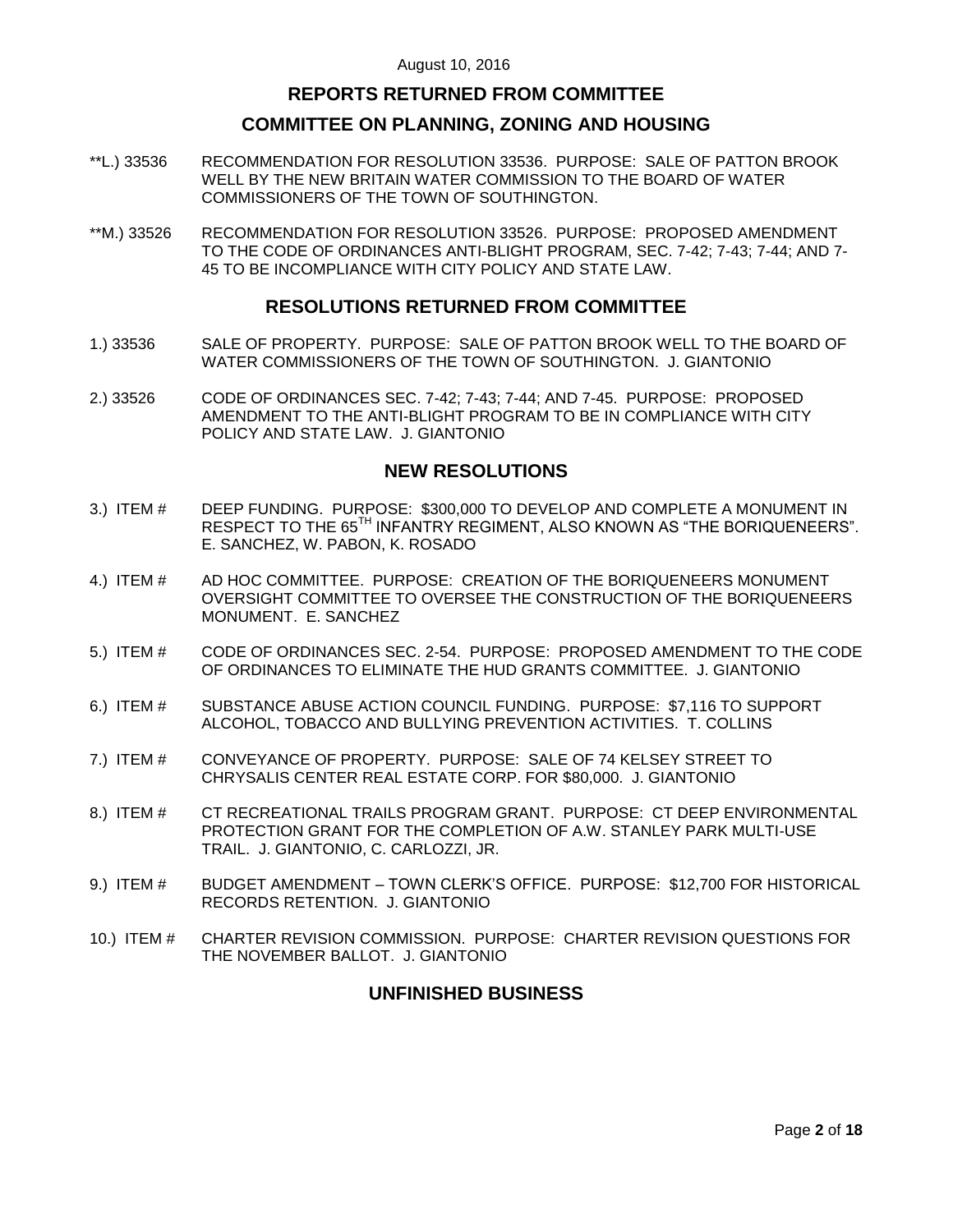# **REGULAR MEETING OF THE COMMON COUNCIL AUGUST 10, 2016**

## **AWARDS, PRESENTATIONS AND SPECIAL RECOGNITIONS**

# **PETITIONS**

# **REPORTS OF BOARDS, COMMISSIONS, DEPARTMENTS AND LEGISLATIVE COMMITTEES**

**\*\*CONSENT AGENDA**

# **REPORTS**

# **CITY CLERK**

<span id="page-2-0"></span>\*\*A.) ITEM # CLAIMS FOR INJURIES AND/OR PROPERTY DAMAGE. PURPOSE: RECEIPT OF CLAIMS.

REPORT OF: City Clerk

To Her Honor, the Mayor, and the Common Council of the City of New Britain: the undersigned beg leave to report the following:

ITEM #: CLAIMS FOR INJURIES AND/OR PROPERTY DAMAGE

CLAIMANTS NAME

McCloud, Akeem Taijhon Simpson, Ellen Perkins

> Mark H. Bernacki City Clerk

# **OFFICE OF THE CORPORATION COUNSEL**

<span id="page-2-1"></span>\*\*B.) ITEM # MARYLA LESNIAK V. STANLEY STERNAL, ET. AL. PURPOSE: SETTLEMENT OF SUIT AGAINST THE CITY OF NEW BRITAIN.

REPORT OF: Office of Corporation Counsel

To Her Honor, the Mayor, and the Common Council of the City of New Britain: the undersigned beg leave to report the following:

### ITEM #:

RE: MARYLA LESNIAK v. STANLEY STERNAL, ET AL

Please be advised that on July 25, 2016 the Honorable Judge Robert Young ordered a judgment of dismissal in the above captioned matter. On December 22, 2015, plaintiff brought an action alleging she was injured when she fell on a defective sidewalk covered with an accumulation of ice in front of 199 Broad Street. The action was brought against the property owner and also against the City. Argument was presented by the City that the City could not be the sole proximate cause because there was an accumulation of ice on the sidewalk and the City has an ordinance making the property owner the responsible party for removal of snow and ice. The property owner settled with the plaintiff. Judgment of Dismissal was entered in favor of the Defendant City of New Britain without any contribution from the City.

> Irena J. Urbaniak City Attorney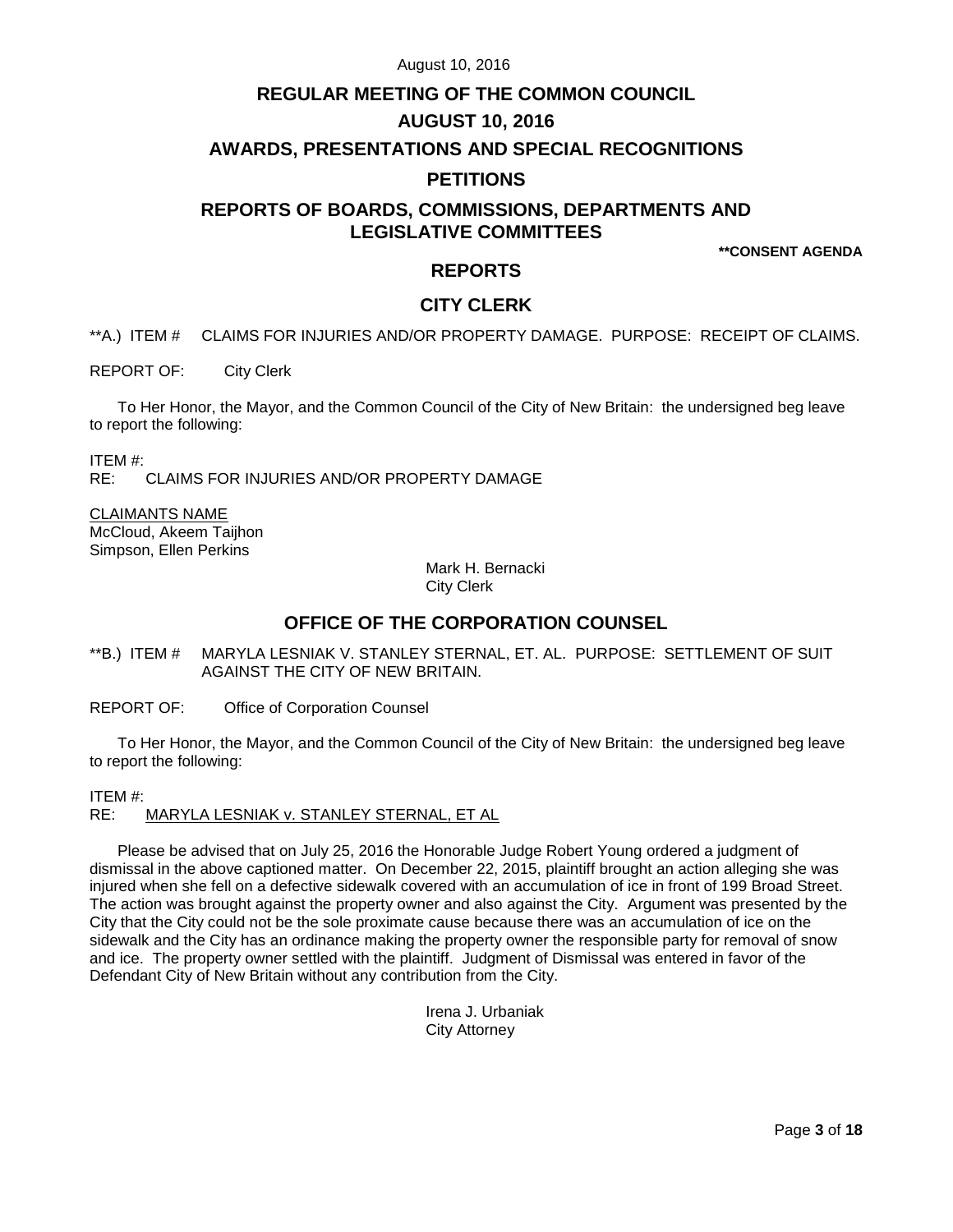# **FINANCE DEPARTMENT**

## <span id="page-3-0"></span>\*\*C.) ITEM # MONTHLY PURCHASING REPORT. PURPOSE: PURCHASING REPORT FOR BID THRESHOLD ITEMS.

## REPORT OF: Finance Dept., Purchasing Div.

To Her Honor, the Mayor, and the Common Council of the City of New Britain: the undersigned beg leave to report the following:

## ITEM #:

RE: Purchasing report for bid threshold items DATE: August 10, 2016

In accordance with the New Britain Code of Ordinances, Section 2-566, a monthly report of purchases between \$500 and \$7,500 shall be provided to the Common Council. The report shall include a detailed description of items or services purchased, name of vendor, owner of business and dollar amount spent on each individual purchase as well as the aggregate total of spend to date for the fiscal year.

The Finance Department, Purchasing Division has provided an electronic list of monthly purchases. This document is available in the Council office for review by Council members.

Acceptance and adoption is respectfully requested.

#### Jack Pieper Purchasing Agent

<span id="page-3-1"></span>\*\*D.) ITEM # COOPERATIVE PURCHASING. PURPOSE: \$13,456 TO FFF ENTERPRISES FOR 800 DOSES OF INFLUENZA VIRUS VACCINE.

REPORT OF: Finance Dept., Purchasing Division

To Her Honor, the Mayor, and the Common Council of the City of New Britain: the undersigned beg leave to report the following:

ITEM #:

RE: Cooperative Purchasing, Influenza Virus Vaccines for the Health Department, Nursing Division DATE: August 10, 2016

In accordance with City Code of Ordinances, Chapter 2, Article VIII, Division 1, Section 2-538 (a), a purchase order was requested by the New Britain Health Department, Nursing Division, for the following under the State of Connecticut Cooperative Purchasing Plan:

| Supplier               | Description        | Quantity  | Unit Price | <b>Total Price</b> |
|------------------------|--------------------|-----------|------------|--------------------|
| <b>FFF Enterprises</b> | Influenza Vaccines | 800 Doses | \$16.82    | \$13.456.00        |
| Temecula. CA.          |                    |           |            |                    |

The New Britain Health Department, Nursing Division, requested the purchase of 800 Doses of Influenza Virus Vaccine utilizing the State of Connecticut Contract Award, 16PSX0067. The Health Department"s primary objective is to promote good health and prevent disease. The Health Department does this by providing influenza vaccinations to all individuals interested in receiving this service. FFF Enterprises requests that a purchase order be issued to them prior to August 31, 2016 for the upcoming flu season. This will enable FFF Enterprises to produce an adequate supply of influenza vaccinations and have them delivered to the Health Department prior to the commencement of the inoculation program, October through mid-November. Funding is available for this purchase within the Health Department"s Account Number, 001522002-5336, Nursing, Other Purchasing Services.

RESOLVED: That the Purchasing Agent is hereby authorized to issue a purchase order for \$13,456.00 to FFF Enterprises of Temecula, CA for the purchase of 800 Doses of Influenza Vaccines for the Health Department, Nursing Division, utilizing the State of Connecticut"s Cooperative Purchasing Plan, Contract Award # 16PSX0067.

Jack Pieper Purchasing Agent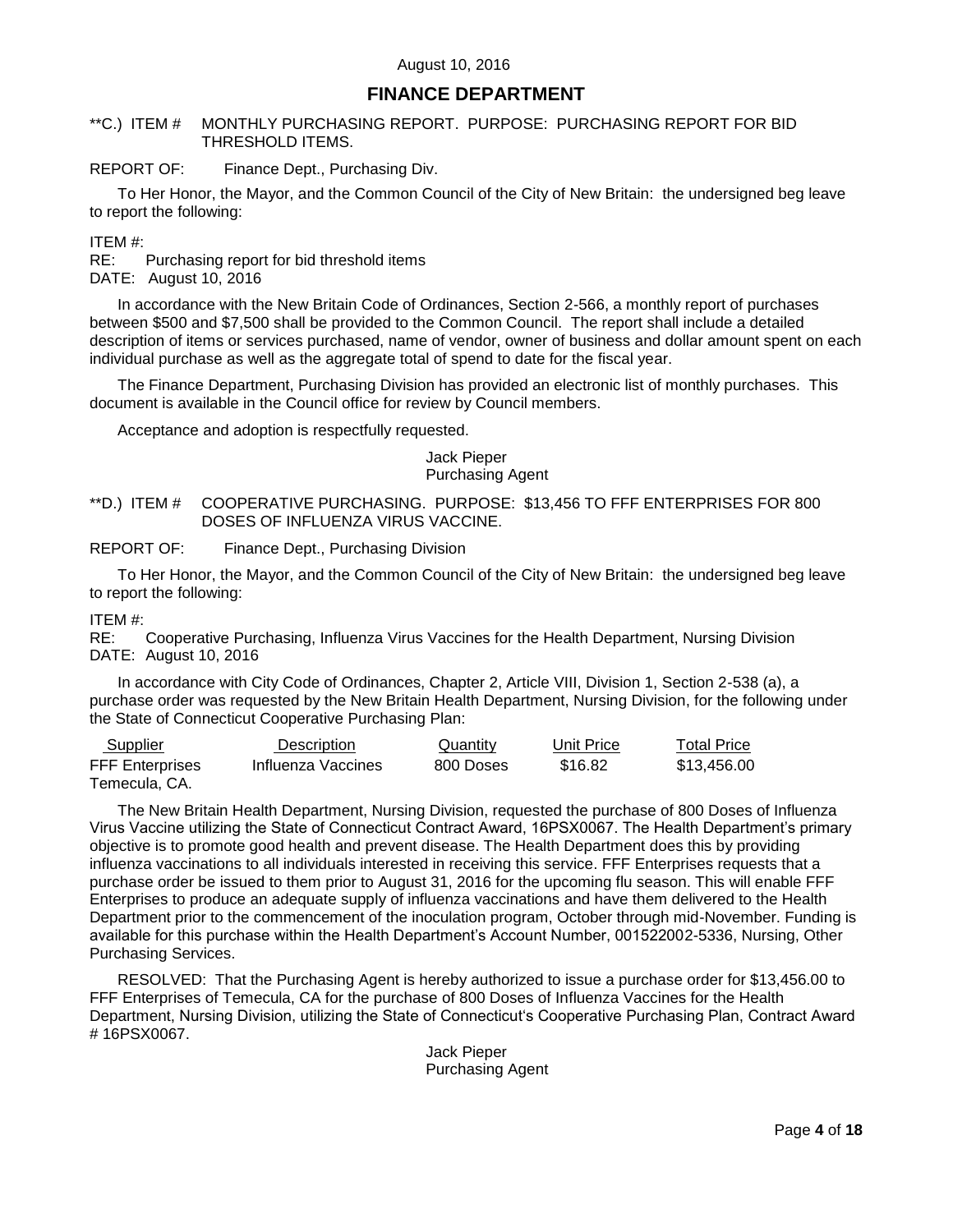<span id="page-4-0"></span>\*\*E.) ITEM # DOWNTOWN STREETSCAPE IMPROVEMENTS PHASE V PROJECT. PURPOSE: \$330,000 TO FUSS & O"NEILL FOR PRELIMINARY DEISGN AND SIGNATURE STRUCTURE AND BRIDGE IMPROVEMENTS OVER THE MAIN STREET OVERPASS.

REPORT OF: Finance Dept., Purchasing Div.

To Her Honor, the Mayor, and the Common Council of the City of New Britain: the undersigned beg leave to report the following:

ITEM #:

RE: Preliminary Design Engineering Services (Informational Report Only) DATE: August 10, 2016

The following Preliminary Design Engineering services have been negotiated and entered into agreement by the Mayor for the Downtown Streetscape Improvements Phase V Main Street Overpass project as authorized by the Common Council at their Regular Meeting of September 10, 2014, Resolution 32853.

| Project Name: | Downtown Streetscape Improvements Phase V Project (Main Street Overpass) |
|---------------|--------------------------------------------------------------------------|
| Vendor:       | Fuss & O'Neill                                                           |
| Amount:       | \$330,000.00                                                             |
| Line Items:   | 0083238401-5331 Streetscape Improvements, Professional Services          |
| Requested By: | <b>Public Works Department, Engineering Division</b>                     |

Scope: Fuss & O"Neill will create a Preliminary Design for the Main Street improvements and the signature structure and bridge improvements over the Main Street, Route 72 overpass based on Connecticut Department of Transportation standards. The Preliminary Design includes traffic signals, crosswalks, pedestrian ramps, revised lane arrangements and to determine locations for the historical walking tour signs. Fuss & O"Neill will also create Preliminary Design landscaping plans which include Brick Paver Sidewalks, Tree Planters, Benches, Grass Lawns, Retaining Walls and Lighting. They will then create a Preliminary Design report that will include cost of the project in accordance with Connecticut Department of Transportation requirements. They will then meet with the Connecticut Department of Transportation, to get their approval of the Streetscape and Bridge Improvements for the Main Street, Route 72, overpass. Once the design is approved by the Connecticut Department of Transportation, Fuss & O"Neill will create the designs and estimated cost of the Streetscape Improvements, Phase V project.

## Jack Pieper Purchasing Agent

## <span id="page-4-1"></span>\*\*F.) ITEM # ON-CALL ENGINEERING SERVICES. PURPOSE: \$34,800 TO LENARD ENGINEERING, INC. FOR A SITE SURVEY OF THE WHIGVILLE RESERVOIR DAM.

REPORT OF: Finance Dept., Purchasing Div.

To Her Honor, the Mayor, and the Common Council of the City of New Britain: the undersigned beg leave to report the following:

ITEM #:

```
RE: On-Call Engineering Services 
DATE: August 10, 2016
```
The following on-call engineering project has been requisitioned following the award by the Common Council for on-call engineering contracts, Bid #3806, approved at its Regular Meeting of January 14, 2015. This project was presented and approved by the Water Commission at their August 09, 2016 meeting.

| Project Name: | Breach Analysis of the Whigville Reservoir Dam      |
|---------------|-----------------------------------------------------|
| Vendor:       | Lenard Engineering, Inc.                            |
| Amount:       | \$34,800.00                                         |
| Line Items:   | 9303500101-5300 Water Operations Expenses Source of |
|               | Supplies, Consulting and Contractual                |
| Requested By: | Public Works Department, Utilities Division         |

Scope: Lenard Engineering, Inc. will conduct a site survey of the Whigville Reservoir Dam per the requirements of the Connecticut Department of Energy and Environmental Protection (CT DEEP). This site survey will help them to create a breach analysis from the dam to a point downstream where the breach flood wave will no longer pose risk to life and property. They will then be able to prepare a Hydraulic Analysis of the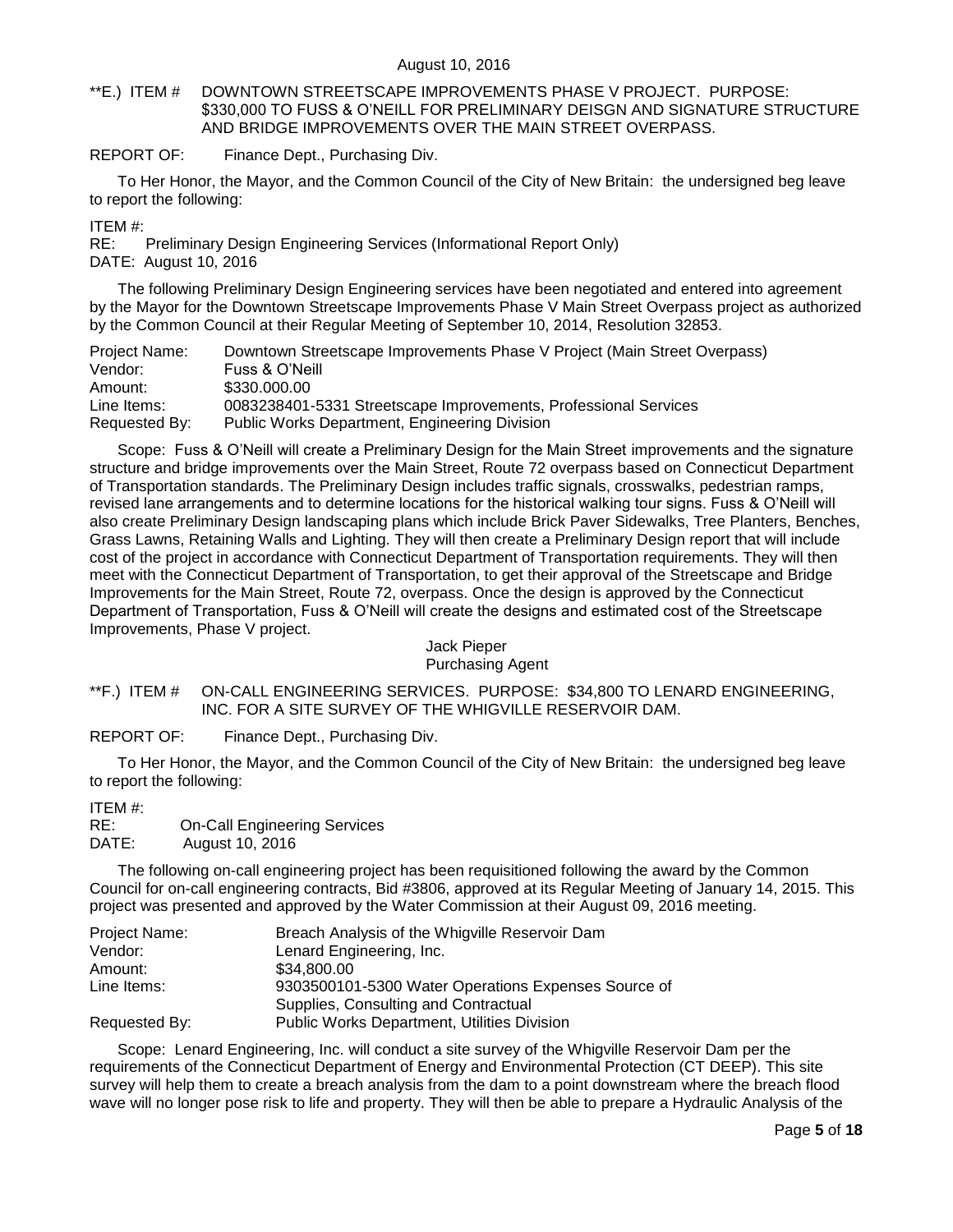Dam and tributary downstream areas to determine Breach and No-Breach conditions in the areas. Lenard Engineering, Inc. will then be able to create a map of the area and identify the homes business, farms and public infrastructures that may be adversely flooded due to a breach of the dam. They will also create a Emergency Action Plan for the area. They will then meet with the Utilities Division to go over the results of the site survey before meeting with the CT DEEP. Leonard Engineering, Inc. will meet with the CT DEEP to discuss their findings and submit CT DEEP"s required forms that will comply with their requirements as well as the Emergency Action Plan for the area.

RESOLVED: That the Purchasing Agent be and is hereby authorized to issue a Purchase Order for \$34,800.00 Lenard Engineering, Inc. of Winsted, CT for the Breach Analysis of the Whigville Reservoir Dam.

#### Jack Pieper Purchasing Agent

### <span id="page-5-0"></span>\*\*G.) ITEM # ON-LINE AUCTION. PURPOSE: \$6,681 RECEIVED DURING JULY 2016 FOR THE SALE OF SURPLUS AND UNREPAIRABLE CITY VEHICLES AND OLD FIRE GEAR.

#### REPORT OF: Finance Dept., Purchasing Division

To Her Honor, the Mayor, and the Common Council of the City of New Britain: the undersigned beg leave to report the following:

#### ITEM #:

RE: Sale of Surplus and Unrepairable City Vehicles and Old Fire Gear (Informational Report Only) DATE: August 10, 2016

Per Resolution 33363-2, dated February 10, 2016, the Purchasing Agent reports that he and the City"s Public Works Fleet Manager and Fire Department Administration conducted an on-line auction for some of the City"s Surplus and Unrepairable Vehicles and Old Fire Gear. The on-line auction services was provided by Gov-Deals at no charge to the City. Gov-Deals provides on-line auction services for vehicles and equipment only to government agencies. They provide this service to over 5,900 municipalities and state governments in 48 states. They have over 315,000 registered buyers who receive e-mails from them regarding the items that they have on their website for auction.

The money received for the sale of the Surplus and Unrepairable Vehicles and the Old Fire Gear was deposited into the City"s General Fund Account, 001624005-4481, General and Administrative, Sale of Property.

The highest bidders for the auctioned Surplus and Unrepairable Vehicles and the Old Fire Gear for the month of July 2016 are attached. It indicates the Vehicle or Fire Gear, buyer, number of bids received and the dollar amount received for each Vehicle and the Fire Gear Sold.

The total dollar amount that the City received for the on-line auction sale of the Surplus and Unrepairable Vehicles and the Old Fire Gear during July of 2016 was \$6,681.00.

#### Jack Pieper Purchasing Agent

### <span id="page-5-1"></span>\*\*H.) ITEM # PUBLIC BID NO. 3884. PURPOSE: \$774,000 TO MA&M, INC. FOR ADA AND ALTERNATE RENOVATIONS AT VETERANS STADIUM.

REPORT OF: Finance Dept., Purchasing Division

To Her Honor, the Mayor, and the Common Council of the City of New Britain: the undersigned beg leave to report the following:

### ITEM #:

RE: Public Bid No. 3884, ADA Renovations at Veterans Stadium for the Parks, Recreation and Community Services Department.

DATE: August 10, 2016

Public Bid No. 3884 was solicited and received in accordance with the Purchasing Ordinances of the City of New Britain for the ADA Renovations at Veterans Stadium. The ADA Renovations are to the grandstands and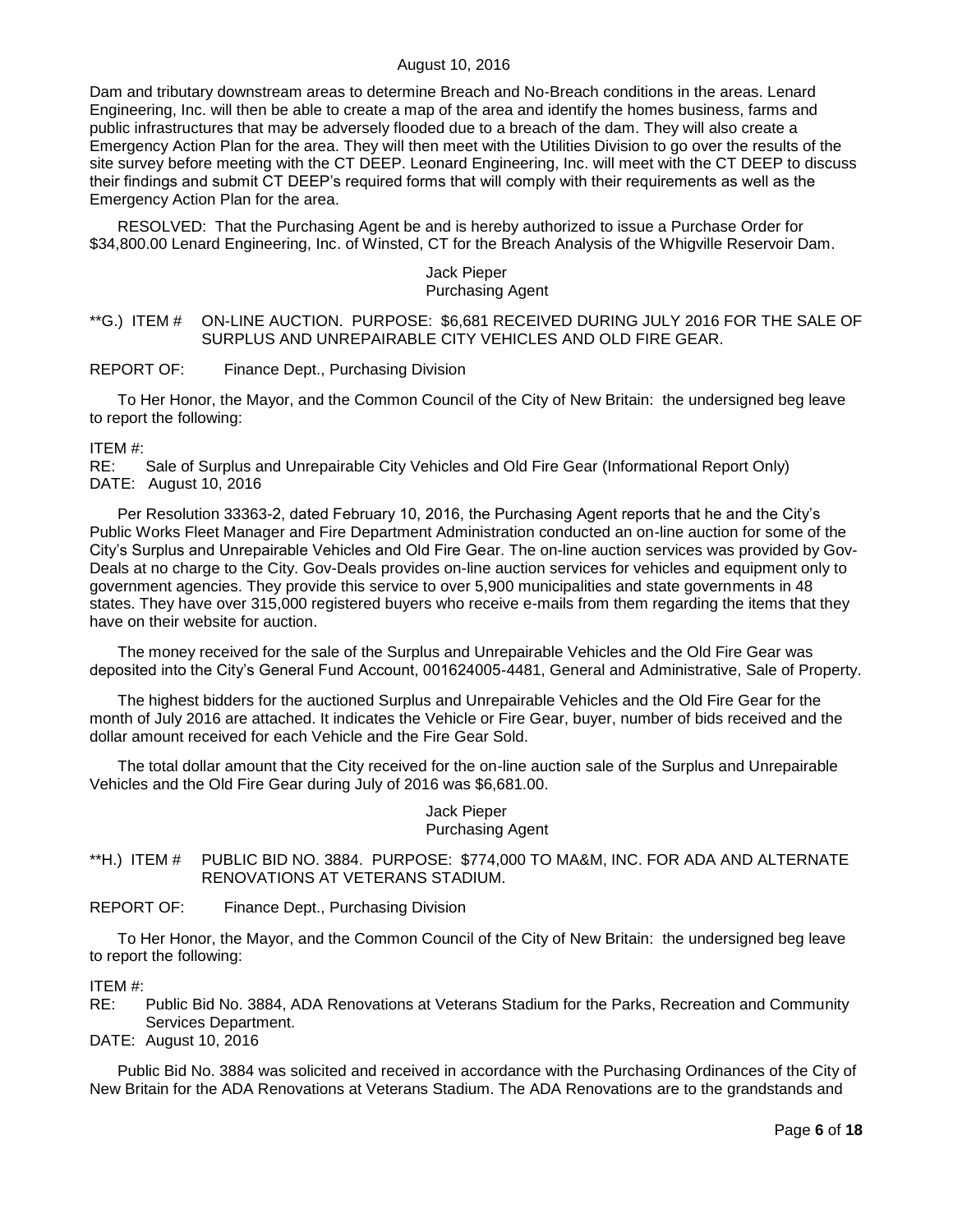support building for handicapped accessibility. Funding is available for the ADA Renovations in City Capital Projects account number, 0083237501-5454, Citywide Park ADA Improvements, Construction Contracts.

Invitations to bid were solicited and the bid was duly advertised in the New Britain Herald Newspaper, the City and State of Connecticut"s Department of Administration Services websites and mailed to forty-two (42) Contractors. The Purchasing Agent did not receive any letters from the Contractors on the mailing list who indicated that they could not respond to the bid request. Responses were received as per attached.

The bids were reviewed for conformance to specifications by the Parks, Recreation and Community Services Department"s Administration, the City"s On-call Engineering Company associated with this project and the Purchasing Agent. Therefore the Director of the Parks, Recreation and Community Services Department is recommending the bid be awarded to M.A.&M, Inc. of Middletown, CT. who submitted the total lowest responsible bid and met all of the bid specifications for the base bid and alternate bid.

RESOLVED: That the Purchasing Agent is hereby authorized to issue a Purchase Order for \$774,000.00 and enter into a contract with M.A.&M., Inc. of Middletown, CT. for the ADA and Alternate Renovations at Veterans Stadium for the Parks, Recreation and Community Services Department per the terms and specifications of Public Bid No. 3884.

#### Jack Pieper Purchasing Agent

### <span id="page-6-0"></span>\*\*I.) ITEM # LINE ITEM TRANSFERS WITHIN A DEPARTMENT"S BUDGET FOR PERIOD JUNE 13, 2016 THROUGH JUNE 30, 2016. PURPOSE: TRANSFERRED MONIES FROM ONE LINE ITEM TO ANOTHER WITHIN THEIR DEPARTMENTAL BUDGET.

### REPORT OF: Finance Department

To Her Honor, the Mayor, and the Common Council of the City of New Britain: the undersigned beg leave to report the following:

### ITEM #:

RE: Line Item Transfers within a department"s budget for the period June 13, 2016 through June 30, 2016 (This report for information purposes only)

In accordance with the city of New Britain ordinance of Article VII – Finance, Section 2-494(3), the following departments have transferred monies from one line item to another within their departmental budget (total department budget has not changed). Each transfer will be continuously numbered from month to month throughout the fiscal year. This report represents the transfers executed by the mayor in accordance with the aforementioned ordinance for the period ending June 30, 2016

| 10. | Department:               | <b>Town Clerk</b>                     |                |                          |
|-----|---------------------------|---------------------------------------|----------------|--------------------------|
|     | From:                     | 001108001-5663                        |                | (Election Supplies)      |
|     | To:                       | 001108001-5122                        | \$26.00        | (Overtime)               |
|     |                           | 001108001-5336                        | \$143.00       | (Other Purchase Svs)     |
|     |                           | 001108001-5610                        | \$668.00       | (Postage, Copies, Scans) |
|     |                           | 001108001-5611                        | \$157.00       | (Office Supplies)        |
|     |                           | 001108001-5810                        | \$55.00        | (Membership Dues & Conf) |
|     |                           | 001108001-5816                        | \$90.00        | (Vital Statistics)       |
|     |                           | 001108001-5818                        | \$920.00       | (Credit Card Fees)       |
|     | Amount:                   |                                       | \$2,059.00     |                          |
|     | <b>Brief Description:</b> | To adjust for budget overages in FY16 |                |                          |
|     |                           |                                       | Dooler Colorni |                          |

Becky Salerni Deputy Finance Director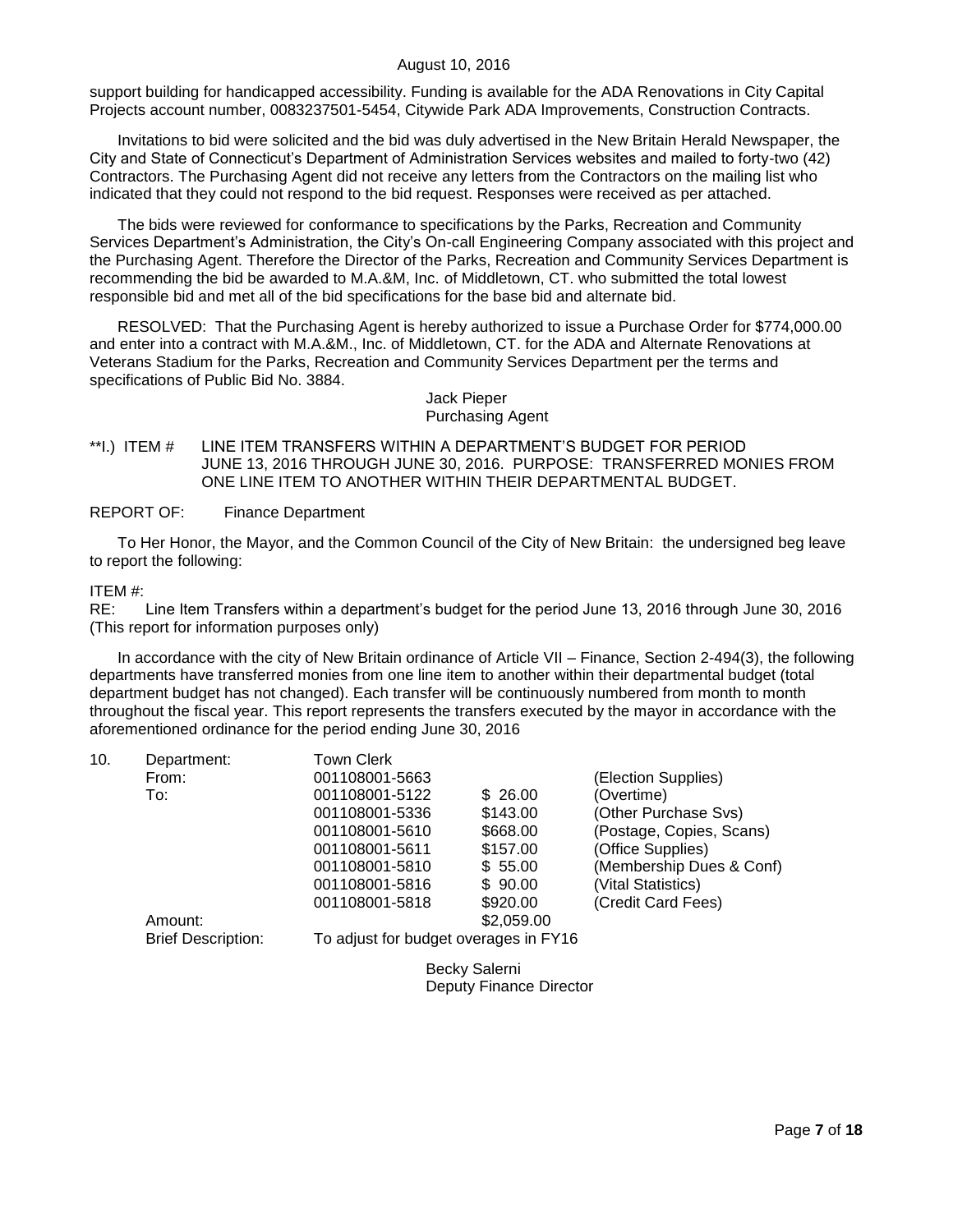<span id="page-7-0"></span>\*\*J.) ITEM # LINE ITEM TRANSFERS WITHIN A DEPARTMENT"S BUDGET FOR PERIOD JULY 1, 2016 THROUGH AUGUST 1, 2016. PURPOSE: TRANSFERRED MONIES FROM ONE LINE ITEM TO ANOTHER WITHIN THEIR DEPARTMENTAL BUDGET.

## REPORT OF: Finance Department

To Her Honor, the Mayor, and the Common Council of the City of New Britain: the undersigned beg leave to report the following:

ITEM #:

RE: Line Item Transfers within a department"s budget for the period July 1, 2016 through August 1, 2016 (This report for information purposes only)

In accordance with the city of New Britain ordinance of Article VII – Finance, Section 2-494(3), the following departments have transferred monies from one line item to another within their departmental budget (total department budget has not changed). Each transfer will be continuously numbered from month to month throughout the fiscal year. This report represents the transfers executed by the mayor in accordance with the aforementioned ordinance for the period ending August 1, 2016

| Department:               | Enterprise Fund – Water Department |                                                     |  |
|---------------------------|------------------------------------|-----------------------------------------------------|--|
| From:                     | 9303500101-5659                    | (Operating Material & Supplies)                     |  |
| To:                       | 9303500101-5300                    | (Consulting & Contractual)                          |  |
| Amount:                   | \$20,000.00                        |                                                     |  |
| <b>Brief Description:</b> |                                    | Lenard Engineering to prepare EAP for Whigville Dam |  |

Becky Salerni Deputy Finance Director

# **TAX DEPARTMENT**

## <span id="page-7-1"></span>\*\*K.) ITEM # TAX ABATEMENTS, CORRECTIONS AND REFUNDS.

## REPORT OF: Tax Collector

To Her Honor, the Mayor, and the Common Council of the City of New Britain: the undersigned beg leave to report the following:

ITEM #:

RE: Tax Abatements, Corrections and Refunds

The Collector of Taxes has referred a list of tax abatements, corrections and refunds. Acceptance and adoption is respectfully recommended.

> Cheryl S. Blogoslawski Tax Collector

# **REPORTS RETURNED FROM COMMITTEE**

# **COMMITTEE ON PLANNING, ZONING AND HOUSING**

<span id="page-7-2"></span>\*\*L.) 33536 RECOMMENDATION FOR RESOLUTION 33536. PURPOSE: SALE OF PATTON BROOK WELL BY THE NEW BRITAIN WATER COMMISSION TO THE BOARD OF WATER COMMISSIONERS OF THE TOWN OF SOUTHINGTON.

REPORT OF: THE COMMITTEE ON PLANNING, ZONING AND HOUSING

To Her Honor, the Mayor, and the Common Council of the City of New Britain: the undersigned beg leave to report the following:

ITEM #: 33536 RE:

The Common Council of the City of New Britain having held a public hearing on Monday, July 11, 2016, at 7:00 pm in Council Chambers, and the Committee on Planning, Zoning and Housing having held a special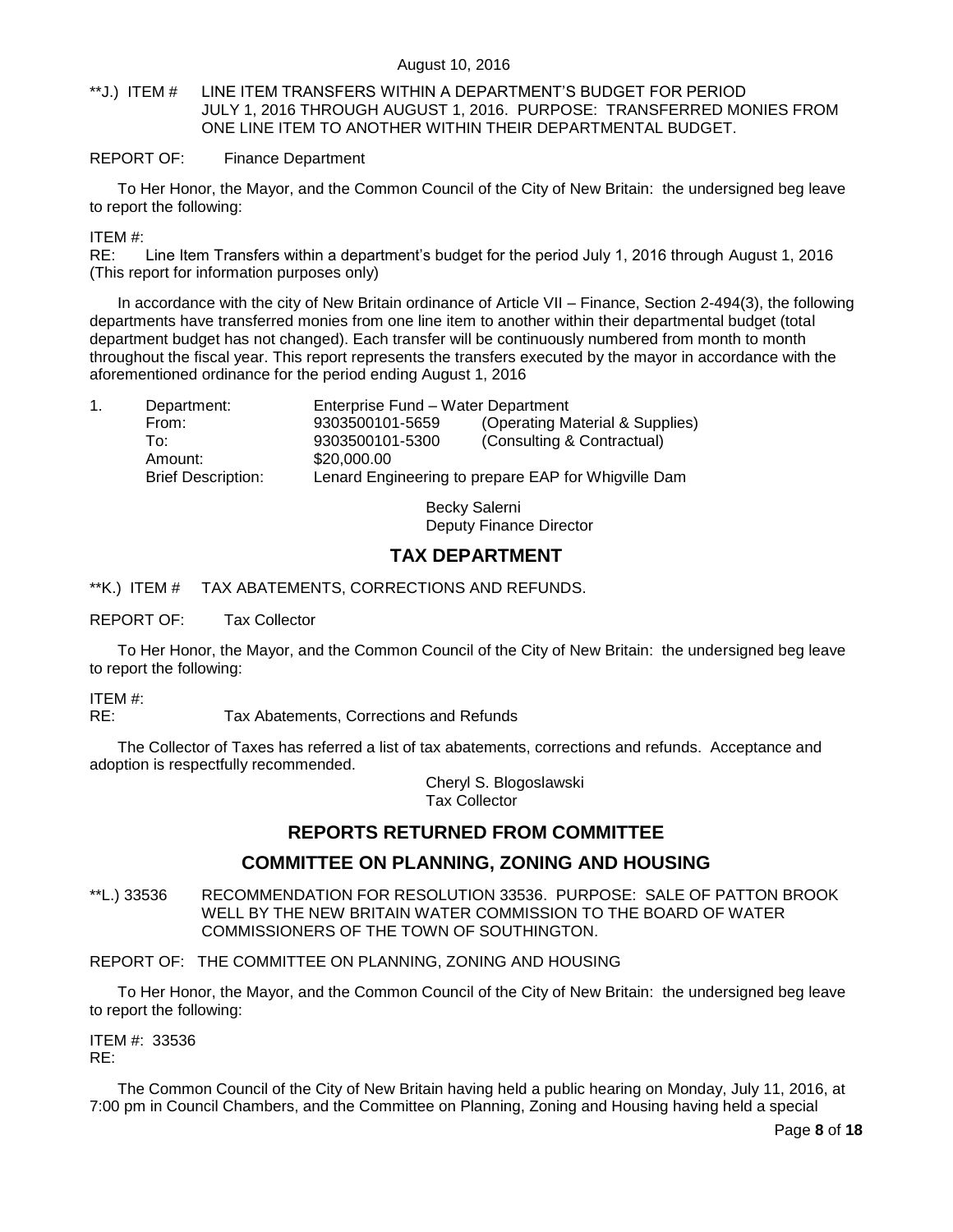meeting on Tuesday, July 19, 2016, at 7:00 pm in Council Chambers, to which was referred the matter of item #33536, the sale of Patton Brook Well by the Board of Water Commissioners of the City of New Britain to the Board of Water Commissioners of the Town of Southington, voted to accept and recommend that the following item be referred back to the Common Council with a neutral recommendation.

> Alderman Christopher Polkowski **Chair**

<span id="page-8-0"></span>\*\*M.) 33526 RECOMMENDATION FOR RESOLUTION 33526. PURPOSE: PROPOSED AMENDMENT TO THE CODE OF ORDINANCES ANTI-BLIGHT PROGRAM, SEC. 7-42; 7-43; 7-44; AND 7- 45 TO BE INCOMPLIANCE WITH CITY POLICY AND STATE LAW.

REPORT OF: THE COMMITTEE ON PLANNING, ZONING AND HOUSING

To Her Honor, the Mayor, and the Common Council of the City of New Britain: the undersigned beg leave to report the following:

ITEM #: 33526 RE:

The Common Council Committee on Planning, Zoning and Housing having held a regular meeting and public hearing on Tuesday, August 2, 2016, at 7:00 pm in Council Chambers, to which was referred the matter of item #33526, proposed amendment to the Code of Ordinances Anti-Blight Program, Sec. 7-42; 7-43; 7-44; and 7-45, voted to accept and recommend that the following item be referred back to the Common Council with a favorable recommendation.

Alderman Christopher Polkowski

**Chair** 

# **RESOLUTIONS RETURNED FROM COMMITTEE**

<span id="page-8-1"></span>1.) 33536 SALE OF PROPERTY. PURPOSE: SALE OF PATTON BROOK WELL TO THE BOARD OF WATER COMMISSIONERS OF THE TOWN OF SOUTHINGTON. J. GIANTONIO

Item #33536 RE: Sale of Watershed Property in Southington

To Her Honor, the Mayor, and the Common Council of the City of New Britain: the undersigned beg leave to recommend the adoption of the following:

WHEREAS, the City of New Britain and Board of Water Commissioners lease the Patton Brook Well located in Southington, Connecticut to the Board of Water Commissioners of the Town of Southington; AND

WHEREAS, Patton Brook Well has been verified to be Class I Water Company Land by the Connecticut Department of Public Health, Water Supplies Section; AND

WHEREAS, the Board of Water Commissioners of the Town of Southington has offered to purchase the Patton Brook Well; AND

WHEREAS, in connection with the proposed sale, the City of New Britain Board of Water Commissioners is required to relinquish its diversion registration of 1.207 million gallons per day permitted withdrawal capacity and all riparian rights for this parcel to Southington; AND

WHEREAS, the City of New Britain Board of Water Commissioners will be required to obtain the approval of the Connecticut Department of Public Health, Water Supplies Section to sell Patton Brook Well because it is Class I Water Company Land; AND

WHEREAS, Section 15-4(x) authorizes the City of New Britain to sell water property it no longer needs subject to approval of the Board of Water Commissioners and Common Council; AND

WHEREAS, the City of New Britain Board of Water Commissioners voted at its Meeting of June 7, 2016 to sell the Patton Brook Well to the Board of Water Commissioners of the Town of Southington, and to forward the sale to the Mayor and Common Council with a favorable recommendation for their approval; AND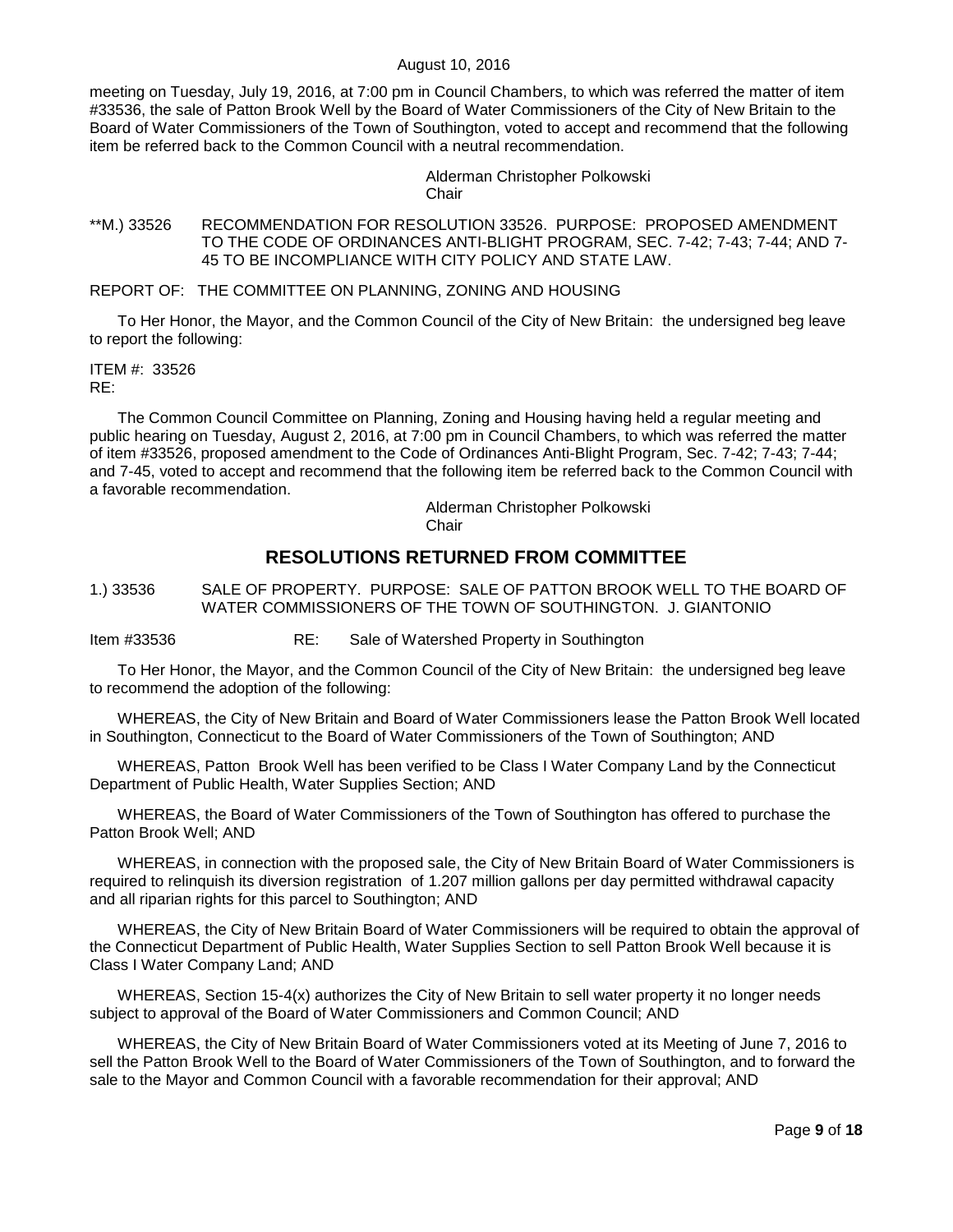WHEREAS, Mayor Erin E. Stewart has approved the sale of Patton Brook Well and recommends it to the Common Council of the City of New Britain; therefore, be it

RESOLVED, that the Common Council of the City of New Britain hereby approves the sale of Patton Brook Well by the City of New Britain Board of Water Commissioners to the Board of Water Commissioner of the Town of Southington for a purchase price of not less than One Million & 00/l00 (\$1,000,000.00) Dollars and the Mayor and the Chairman of the City of New Britain Board of Water Commissioners are hereby authorized to execute any and all documents necessary for the conveyance of said property.

### Alderman Jamie Giantonio

### <span id="page-9-0"></span>2.) 33526 CODE OF ORDINANCES SEC. 7-42; 7-43; 7-44; AND 7-45. PURPOSE: PROPOSED AMENDMENT TO THE ANTI-BLIGHT PROGRAM TO BE IN COMPLIANCE WITH CITY POLICY AND STATE LAW. J. GIANTONIO

Item #33526 RE:

To Her Honor, the Mayor, and the Common Council of the City of New Britain: the undersigned beg leave to recommend the adoption of the following:

Resolution Summary: PURPOSE.

BE IT ORDAINED BY THE COMMON COUNCIL OF THE CITY OF NEW BRITAIN that Article III of the Code of Ordinances, City of New Britain, be amended by amending Article III Anti-blight Program Sec. 7-42; 7- 43; 7-44; and 7-45 to be in compliance with City of New Britain Policy and State Law (inserted text appears in underline; deleted text appears in strikethrough; new sections begin with the word [new]):

### Sec. 7-42 . Definitions.

For the purposes of this article, the following words, terms and phrases shall have the following ascribed meanings, unless the context clearly indicates otherwise. Whenever used, the singular number shall include the plural, the plural the singular, and the use of any gender shall include both genders:

(a) Accessory structure shall mean a structure, the use of which is customarily incidental and subordinate to that of the principal building, structure or use on the same lot.

(b) A blighting condition shall refer to any of the conditions identified pursuant to this subsection that could contribute to defining a property as blighted premises. Multiple instances of the same type of blighting condition shall be separate blighting conditions.

(1) Each occurrence of the following public safety conditions shall constitute a blighting condition:

a. Any felony or misdemeanor arrest on the premises, except any arrest:

1. For trespassing pursuant to a standing order by the owner of the property owner that any person trespassing on the property should be arrested for trespassing.

2. Made pursuant to a complaint by the victim of such crime when the victim is a resident of the premises, or

3. Of any person because such person entered such property in violation of a protective order of any kind. a.b. Any police call to the property arising from complaints by neighbors for noise, loud music or any other disturbances, except any complaint excluded by an anti-blight enforcement officer because such officer determines that the complaints (s)are made for false, malicious or frivolous reasons.

(2) Each instance of the following physical conditions shall constitute a blighting condition:

a. Doors, windows or other openings into houses, apartment buildings or commercial buildings which are (i) broken or missing, (ii) boarded up with unpainted wood, metal or other material or (iii) boarded up, but some or all of the material used to board up the windows or doors in question have has been broken, pried off or apart or otherwise vandalized;

#### b. Collapsing or missing walls, floors or roof;

b.c. Exterior walls which contain holes, breaks, loose or rotting materials, which are not properly surface-coated to prevent deterioration, or the paint on which is significantly discolored or faded;

c.d. Foundation walls which contain open cracks and breaks;

d.e. Overhang extensions, including, but not limited to, canopies, marquees, signs, awnings, stairways, fire escapes, standpipes and exhaust ducts which contain rust, tearing, fading or other decay;

e.f. Chimneys and similar appurtenances which are in a state of disrepair;

f.g. Screening which contains tears or ragged edges;

g.h. Vermin infestation;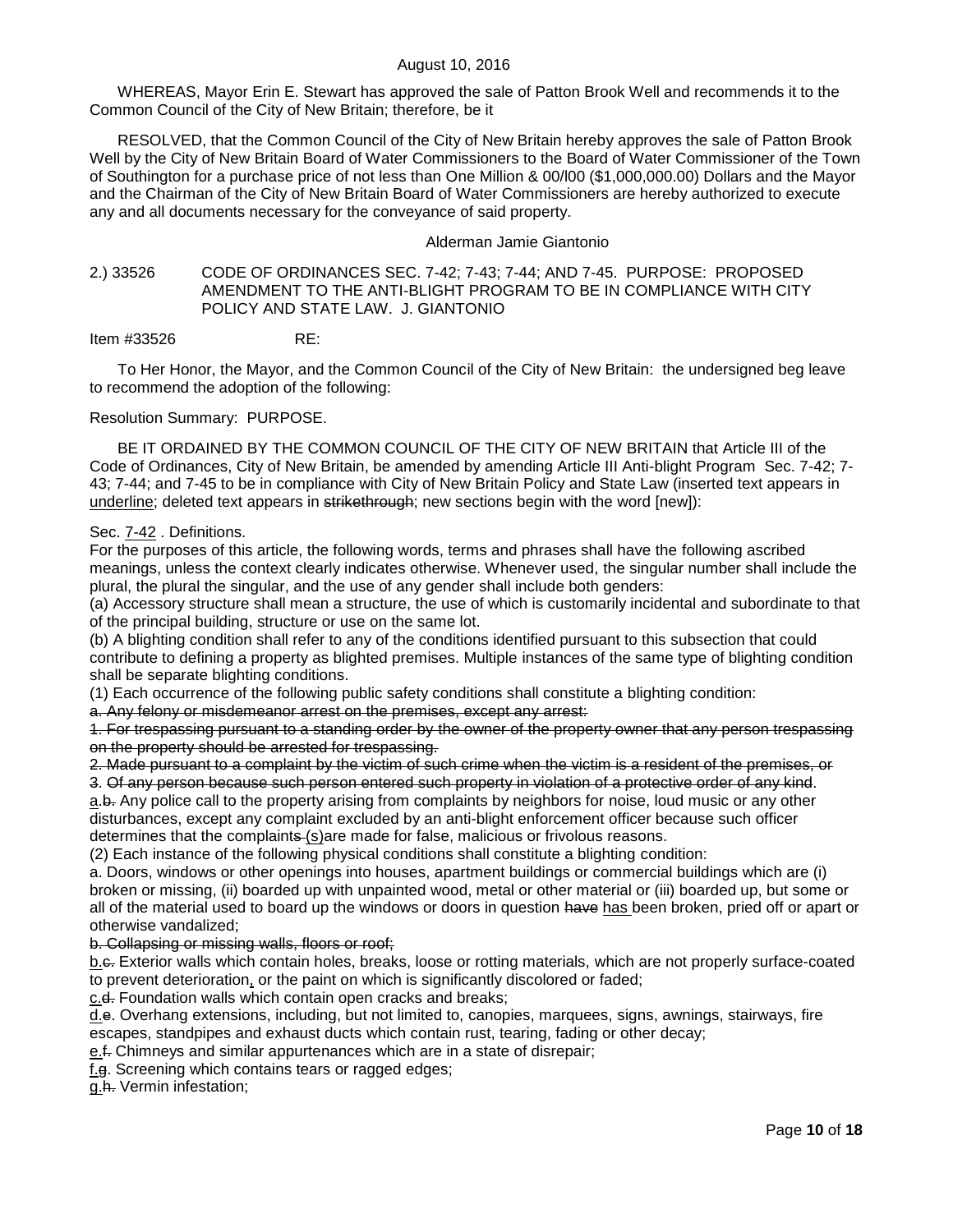$h +$  Garbage, trash or abandoned vehicles on the premises unless the premises is a junkyard licensed by the State of Connecticut;

 $i.f.$  Uncut grass, weeds or undergrowth at least one  $(1)$  foot in length;

j.k. A fence with missing or rotted boards or with broken or ragged links or other material or which, if made from wood, is not properly surface-coated to prevent deterioration, significant discoloration or fading;

k.l. Bushes, other shrubbery, or trees allowed to grow anywhere in an area more than one (1) foot laterally and less than seven (7) feet vertically over a walkway, driveway or street;

l.m. Accumulation of stagnant or unsanitary water;

m.n. Dead trees deemed hazardous to the public or to adjacent property;

n.e. Display lights or exterior signs in a broken or disassembled state;

o.p. Exterior paint significantly chipped or faded;

p.q. Clothing left hanging from trees, shrubs or fences in the front yard of any residence;

q.f. Interior furniture left outside, exposed to the elements;

r.s. Accumulations of feces or putrefying substances;

s.t. Vehicles parked on premises unlawfully;

t.u. Graffiti, as defined in section 7-60 of this Code of Ordinances;

 $u.\star$ . Any violation of building, housing, zoning, fire or health codes.

(c) Blighted premises shall mean any building, structure or parcel of land whether vacant or occupied in which (1) City of New Britain determines that existing conditions pose a significant risk to health and safety or because of at least one (1) of the conditions identified in subparagraphs (b)(2)a. or b. of this section or (2) an anti-blight enforcement officer has found there to be at least fifteen (15) occurrences in a one-year period of any of the conditions identified in subsection (b)(2)a. or b. of this section that do not pose a significant risk to health and safety, but which, taken as a whole, such antiblight enforcement officer determines to cause the building, structure or parcel of land to have a significant deleterious effect on neighborhood quality of life, the economic viability of the surrounding area or the taxable value of the property, itself.

(d) Building shall mean a fixed construction with walls, foundation and roof, such as a house, factory or garage, which is either vacant or occupied.

(e) As used herein, the City of New Britain shall include the fire marshal, director of health and director of licenses, permits and inspections. In addition, references to actions taken by the fire marshal, the director of health and/or the director of licenses, permits and inspections shall also apply to similar actions taken by the subordinates or representatives of these officials. [General] Statutes, section 29-260.

(f) Dilapidated shall mean no longer adequate for the purpose or use for which it was intended or having fallen into partial or total ruin or decay.

(g) Legal occupancy shall mean human habitation of a building that is legal by virtue of compliance with state building, state fire safety, local zoning, local housing and all other pertinent codes.

(h) Neighborhood shall mean an area of the city comprising buildings, structures or parcels of land any part of which is within a radius of one thousand (1,000) feet of a blighted premises.

(i) Owner shall mean any person, institution, foundation, corporation, partnership, entity or authority which holds title to or leases real property within the City of New Britain.

(j) S ignificant risk to health or safety shall refer to conditions that would likely result in illness, injury or death if allowed to persist.

 $(i)$ (k) Proximate property shall mean any building, structure or parcel of land within one thousand (1,000) feet of a blighted premises.

(k)(I) Structure shall mean that which has been or is built or constructed and which is, or should be, fastened, anchored, attached or rests on a building, foundation or on the ground, including, but not limited to, any building, fences, fire escapes, railings, towers, sidewalks or stairways.

 $(l)$ ( $m$ ) Vacant shall mean a period of sixty (60) days or longer during which a building or structure or part thereof is not legally occupied by human beings.

(m)(n) Vacant parcel shall mean a parcel of land with no buildings or structures thereon.

 $(n)$  Anti-blight enforcement officer means any city official or employee designated by the mayor as such.

(Res. No. 30710-2, 9-9-09; Res. No. 31094-5, 1-11-12)

Sec. 7-43. Lien for costs and expenses incurred by the City of New Britain.

Whenever the owner fails to comply with an order or citation to repair, board, maintain, or demolish a building, sign, or structure and/or remove the blighting condition or in order to make the property safe and sanitary under any provision of the Connecticut General Statutes or the City of New Britain building, health, housing or safety codes or regulations and the City of New Britain has made repairs, boarded, or demolished the building, sign, or structure and/or removed the blighted condition or to make the property safe and sanitary after the owner's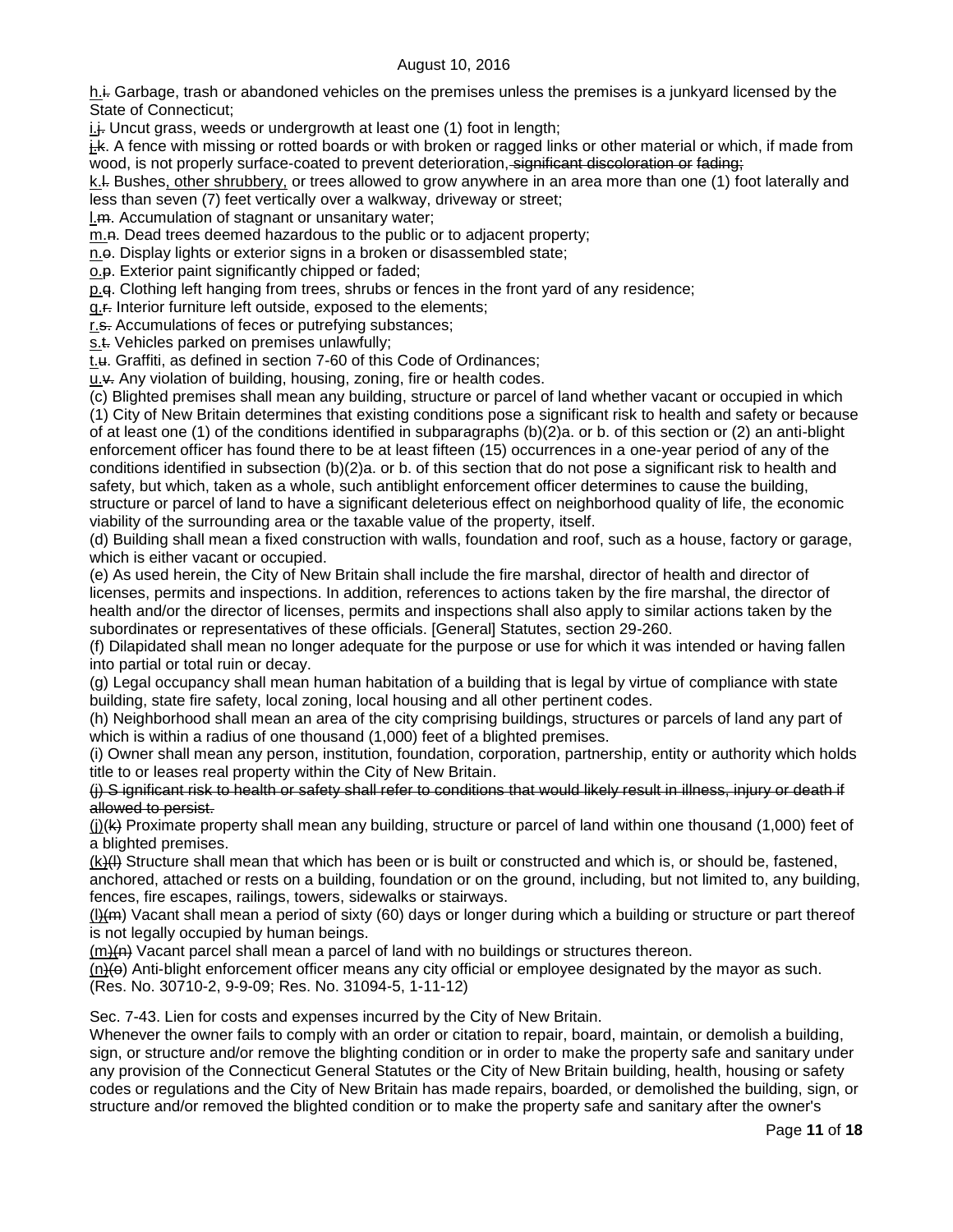failure to do so, reasonable costs and expenses incurred by the City of New Britain shall be a lien against the real property in accordance with section 49-73b. of the General Statutes.

The lien shall be recorded with the records of land evidence records of the municipality, and the lien shall incur legal interest from the date of recording. The costs incurred the City of New

Britain, plus interest thereon, in the repair, boarding or demolishing of a building, sign or structure and/or removal of the blighting condition, or to make the property safe and sanitary shall be added to the amount of taxes due on the real property where the building, sign or structure was located, be recorded as a lien and will take precedence over any other encumbrances except municipal tax assessments.

(Res. No. 30710-2, 9-9-09; Res. No. 31094-2, 9-22-10; Res. No. 31094-5, 1-11-12; Res. No. 31766-2, 4-11-12)

## Sec. 7-44. Violations and penalties.

(a) Each violation of any provision of this article shall be considered a separate offense hereunder and each day any violation of any provision of this article shall continue shall constitute a separate offense hereunder. (b) When the owner of a property has failed to comply with an order within thirty (30) days after said order became effective, an antiblight enforcement officer shall charge to the property owner a fine for each blighting condition addressed in the order until the property owner complies with the order. The fine shall be two-hundred fifty dollars (\$250.00) for each day that each separate blighting condition persist beyond thirty (30) days from the effective date of the order, In the case of violations of subdivision (1) of subsection (b) of section 7-42, conditions shall be considered corrected only if no events identified as blighting conditions under subdivision (1) of subsection (b) of section 7-42 occur on the premises in question within a period of twenty-one (21) consecutive days. If such a period of twenty-one (21) consecutive days is not met, the entire number of blighting conditions under subdivision (1) of subsection (b) of section 7-42 that contributed to the premised being identified as a blighted premises in the order or modified order shall be considered ongoing blighting conditions for the purpose of assessing a fine of two hundred fifty dollars (\$250.00) per outstanding blighting condition per day after the expiration of the thirty-day period. The fine will double if not paid within ten (10) days of issuance. (b) When the owner of the property has been found in violation of this article, a blight enforcement official shall issue a ticket for such violation, which ticket shall provide for a fine of ninety dollars (\$90.00) per violation payable to the City of New Britain.

(c) No fee or fine shall be due while a reconsideration, hearing or appeal is pending in the matter; however, such action shall not prevent further accumulation of the penalty if the order is upheld.

(d) The imposition of any fee or fine under this article shall not be construed to prevent the enforcement of other laws upon the premises nor to prevent the initiation of other enforcement measures or penalties.

(e) A one-percent per day interest charge shall be applied for failure to pay, within forty-five

(45) days, any fine charged for violation of this article. Failure to pay any fee or fine arising from the enforcement of this article shall constitute a debt in favor of the city and shall constitute a lien upon the real estate against which the fee or fine was imposed from the original date of such fine or fee. Each such lien may be continued, recorded and released in the manner provided by the Connecticut General Statutes for continuing, recording and releasing property tax liens. The Connecticut General Statutory lien will accumulate from the date of recording to the date of payment and will be added to the amount owed at the time of payment. Each such lien shall take precedence over all other liens and encumbrances filed after the effective date of this article to the fullest extent permitted by law, except taxes, and may be enforced in the same manner as property tax liens. (f) W henever, under article III of chapter 7 or chapter 13 of this Code or any rule or regulation promulgated by any officer of the city under authority vested in such officer by these ordinances, any act is prohibited or is declared to be unlawful or an offense, or the doing of any act is required, or the failure to do any act is declared to be unlawful, the violation of such ordinance, rule or regulation shall be punished by a fine not exceeding one hundred dollars (\$100.00). Each day any such violation shall continue, shall constitute a separate offense. (Res. No. 30710-2, 9-9-09; Res. No. 31094-2, 9-22-10; Res. No. 31094-5, 1-11-12)

# Sec. 7-45. Enforcement.

The anti-blight enforcement officers shall be responsible for enforcement of this code.

(b) Complaints. The mayor or his or her designee shall cause there to be kept a correlated database of blighting conditions recorded by the departments of the city such that the number of blighting conditions present on each premises may be determined. The anti-blight enforcement officers of the city shall regularly review this record. Based on this database or other evidence, an antiblight enforcement officer, any individual affected by the action or inaction of an owner of a dwelling unit or other space subject to the provisions of this article, any civic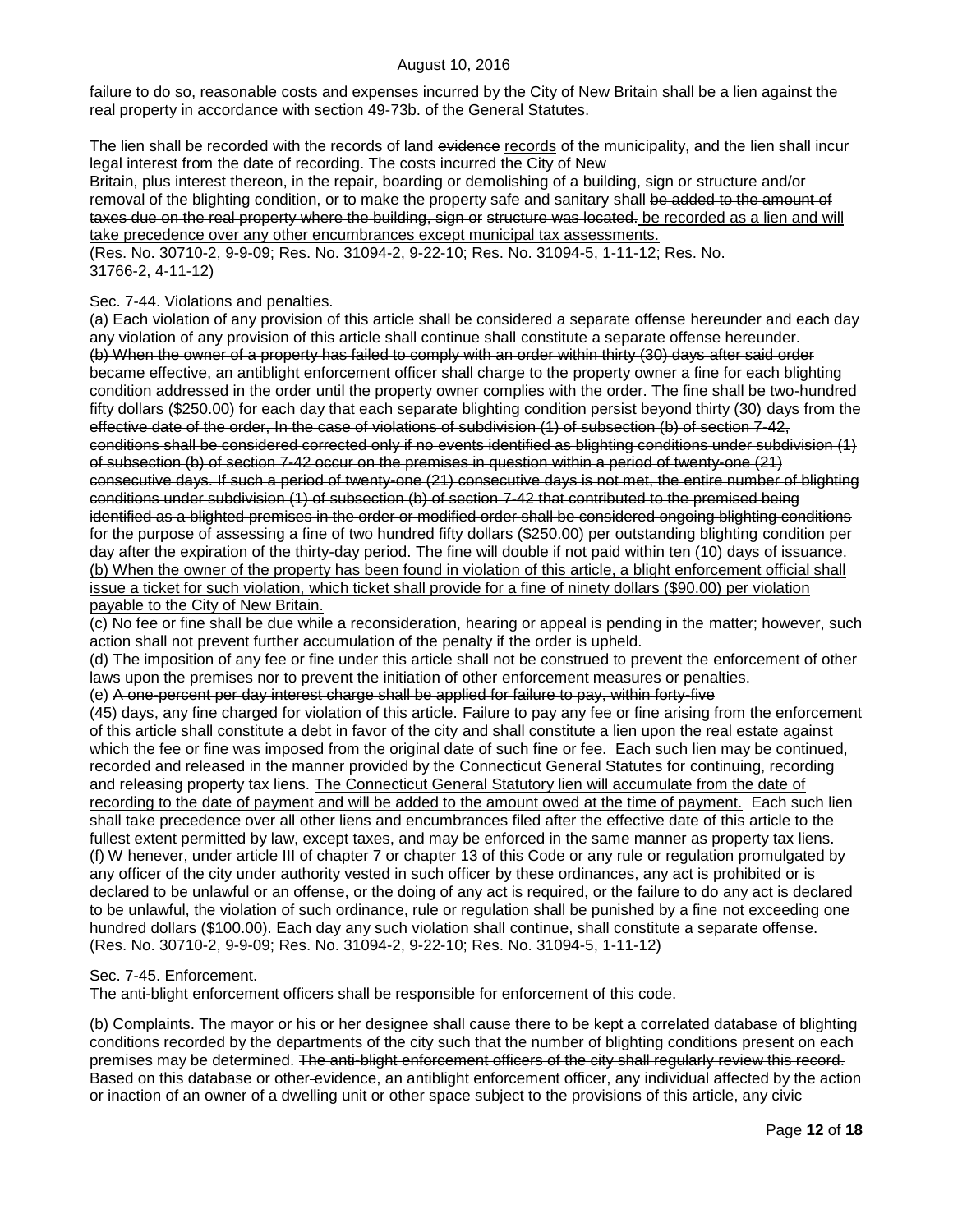organization, and any appropriate municipal agency may file, in writing, a complaint of violation of any of these sections with the City of New Britain. Any complaint made pursuant to this subsection shall be kept in the database provided for in this subsection, correlated by premises in question.

(c) Investigation. An antiblight enforcement officer shall undertake an investigation of the complaint by conducting an inspection of the property. If, in the course of such inspection, the antiblight enforcement officer observes a condition which he/she believes may constitute a violation of a code outside of his/her competence, he/she shall notify the appropriate personnel, agency or department and request that personnel, agency or department to conduct an inspection and provide to the antiblight enforcement officer a copy of said report together with any actions which are necessary to abate conditions which constitute a violation(s) of the provisions of this article. The antiblight enforcement officer shall make a determination, based on the database kept pursuant to subsection (a) of this section, such officer's own investigation, the reports from other code enforcement officials and the records of police calls to the premises, whether the property is a blighted premises in accordance with this article.

(d) Orders to take corrective action. Enforcement officer makes a determination, pursuant to subsection (c) of this section, that a property is a blighted premises or that fines or fees for a previous violation have remained unpaid for a period of thirty (30) calendar days, and prior notice to the property owner is mandated under the relevant state code, then the City of New Britain shall send a notice of violation and/or unpaid fines or fees and an order to correct such violation on the owner of the property by certified mail or in-hand service by any proper officer or indifferent person. If the owner cannot be identified or if the address is unknown, copy of such notice shall be published in a newspaper having general circulation in the municipality, as well as being posted on the City of New Britain website. The order shall require the owner to abate and/or correct any condition which contributes to classification of the property as a blighted premises pursuant to this article in the manner specified in said order within thirty (30) days after the date on which said order is sent to the owner by certified mail or by in-hand service or published in a newspaper. In the case of violations of subdivision (1) of subsection (b) of section 7-42, conditions shall be considered corrected if no further events identified as blighting conditions under subdivision (1) of subsection (b) of section 7-42 occur on the premises in question during any twenty-one (21) consecutive days after the effective date of the order. A copy of the order shall be placed on the land records to serve as notice to any subsequent purchaser of the existence of a violation on the premises. (e) The notice from the City of New Britain shall include 1) the allegations against him or her and the amount of fines, penalties, costs or fees due; 2) that the individual may contest liability before a hearing officer appointed by the mayor by delivering an appeal request in person or by mail written notice within ten (10) days of the date thereof; 3) that if no hearing is demanded an assessment and judgment may be entered and issued without further notice.

(f) A ppeal of order. Any person aggrieved by any decision rendered herein may appeal pursuant to section 1-17 of the Code of Ordinances entitled "Procedure of enforcement of municipal ordinances". (Res. No. 30710-2, 9-9-09; Res. No. 31094-2, 9-22-10; Res. No. 31094-5, 1-11-12)

Alderman Jamie Giantonio

# **NEW RESOLUTIONS**

<span id="page-12-0"></span>3.) ITEM # DEEP FUNDING. PURPOSE: \$300,000 TO DEVELOP AND COMPLETE A MONUMENT IN RESPECT TO THE 65<sup>TH</sup> INFANTRY REGIMENT, ALSO KNOWN AS "THE BORIQUENEERS". E. SANCHEZ, W. PABON, K. ROSADO

### Item  $\#$  RE:

To Her Honor, the Mayor, and the Common Council of the City of New Britain: the undersigned beg leave to recommend the adoption of the following:

WHEREAS, the State of Connecticut Bonding Committee has funding available under the Department of Energy and Environmental Protection and,

WHEREAS, these funds are to be used to develop and complete a monument in respect to the 65<sup>th</sup> Infantry Regiment, also known as "The Boriqueneers", and,

WHEREAS, there is no requirement for a cash match from the City and,

WHEREAS, these funds, in the amount of \$300,000, will be used as set forth in the budget listed below and monitored in an advisory capacity by an Ad Hoc Boriqueneers Monument Oversight Committee established by the Common Council, THEREFORE, BE IT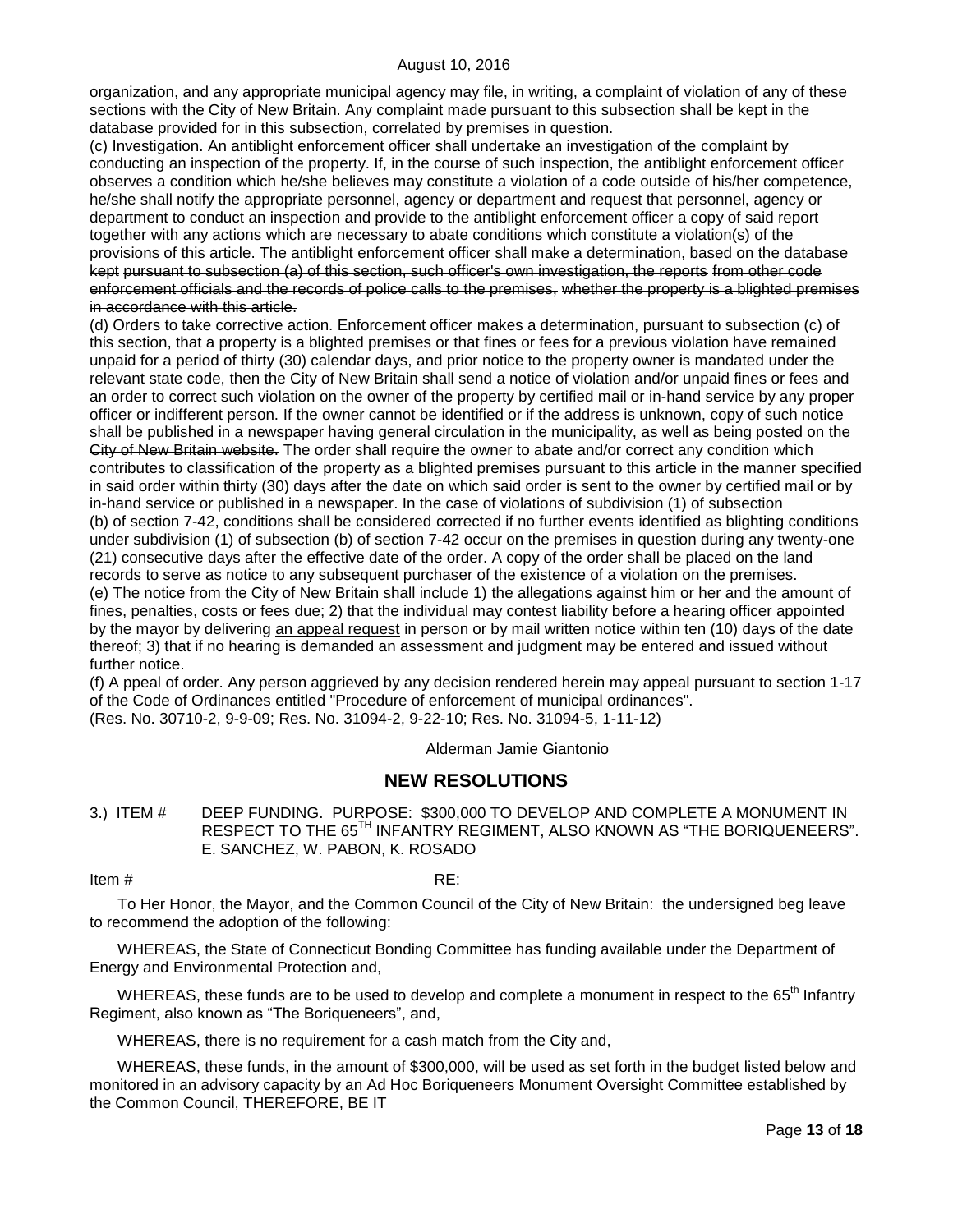RESOLVED, that the sum of \$300,000 be appropriated as follows:

| Revenue:       |                                                |           |
|----------------|------------------------------------------------|-----------|
| 255315017-4222 | Boriqueneers Monument - State Revenue          | \$300,000 |
|                |                                                |           |
| Expenditures:  |                                                |           |
| 255315017-5454 | Boriqueneers Monument - Construction Contracts | \$300,000 |
|                |                                                |           |

Ald. Emmanuel Sanchez Ald. Wilfredo Pabon Ald. Kristian Rosado

## <span id="page-13-0"></span>4.) ITEM # AD HOC COMMITTEE. PURPOSE: CREATION OF THE BORIQUENEERS MONUMENT OVERSIGHT COMMITTEE TO OVERSEE THE CONSTRUCTION OF THE BORIQUENEERS MONUMENT. E. SANCHEZ

Item  $\#$  RE:

To Her Honor, the Mayor, and the Common Council of the City of New Britain: the undersigned beg leave to recommend the adoption of the following:

WHEREAS, in 2011 Sergeant Nieves, a veteran of the 65<sup>th</sup> Infantry Regiment, also known as "The Boriqueneers", approached State Representative Robert Sanchez to request a monument honoring the veterans of this regiment; and

WHEREAS, in 2012, through hard work and dedication towards the fulfillment of achieving this goal, the State Delegation along with the City of New Britain, determined an appropriate location for this monument; and

WHEREAS, the area at the intersection of Beaver Street, Washington Street and Farmington Avenue was designated in honor of this unit; and

WHEREAS, there have been numerous fundraisers and community events in support of this special project; and

WHEREAS, in 2016, State Representative Robert Sanchez submitted an application requesting State funding for the Boriqueneers monument; and

WHEREAS, on July 12, 2016, the State Bonding Committee has accepted and approved the funding for this project; and

WHEREAS, we celebrate the hard work of all those involved over the past five years in obtaining the funding for this project and endeavor to be good stewards of this money and ensure progress and realization for such a great symbol; and

WHEREAS, this project will require oversight from various sources and the Mayor and Common Council will require periodic reports on the work progress; and

WHEREAS, the best way to accomplish this is to create an Ad HOC Committee; and

NOW, THEREFORE, BE IT RESOLVED, that an Ad HOC Boriqueneers Monument Oversight Committee be established in an advisory capacity with the purpose of overseeing the construction of the monument and to periodically report on the progress to the Mayor and the Common Council;

AND, NOW, THEREFORE, BE IT FURTHER RESOLVED, that the Committee shall be comprised of 7 members:

1 member of the Mayor"s Office, Mayor Erin E. Stewart or her designee

1 member of the Public Works Department, Director Mark Moriarty

3 members of the Common Council, Alderman Wilfredo Pabon, Emmanuel Sanchez and Kristian Rosado 2 members of the Public: State Representative Robert Sanchez and Latino Coalition President Carmelo **Rodriguez** 

Alderman Emmanuel Sanchez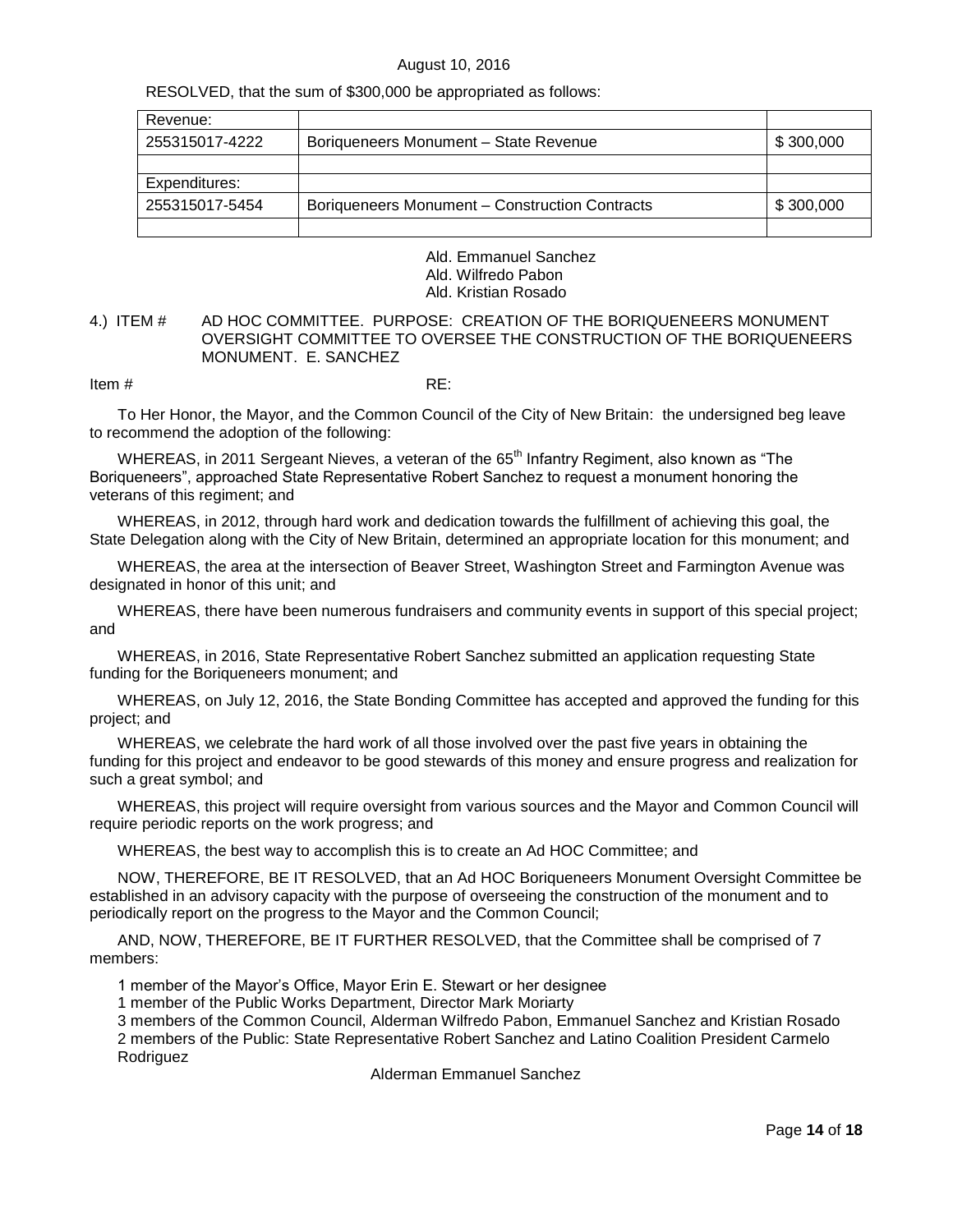## <span id="page-14-0"></span>5.) ITEM # CODE OF ORDINANCES SEC. 2-54. PURPOSE: PROPOSED AMENDMENT TO THE CODE OF ORDINANCES TO ELIMINATE THE HUD GRANTS COMMITTEE. J. GIANTONIO

## Item # RE: To eliminate the HUD Grants Committee

To Her Honor, the Mayor, and the Common Council of the City of New Britain: the undersigned begs leave to recommend the adoption of the following:

Resolution Summary: PURPOSE. To eliminate the HUD Grants Committee because it is an unnecessary part of the grant approval process, which is ultimately the responsibility of the Common Council.

BE IT ORDAINED BY THE COMMON COUNCIL OF THE CITY OF NEW BRITAIN that, Section 2-54 of Chapter 2, Article II, Division 2 of the Code of Ordinances, City of New Britain, be amended to read as follows (inserted text appears in underline; deleted text appears in strikethrough; new sections begin with the word [new]):

#### Sec. 2-54. HUD grants committee.

(a) Establishment and composition. There is hereby established a HUD grants committee of the common council. Said HUD grants committee shall consist of all current members of the common council except for those members who have a conflict of interest as defined under the conflict of interest regulations for HUD programs. The chair shall be elected by the members of the committee.

(b) Duties. The HUD grants committee shall be responsible for the consideration and approval of all grants issued by HUD, including, but not limited to, under the community development block grant program, HOME program and emergency solutions grant program.

(Res. No. 31754-2, 4-11-12)

Alderman Jamie Giantonio

## <span id="page-14-1"></span>6.) ITEM # SUBSTANCE ABUSE ACTION COUNCIL FUNDING. PURPOSE: \$7,116 TO SUPPORT ALCOHOL, TOBACCO AND BULLYING PREVENTION ACTIVITIES. T. COLLINS

Item # RE: Receipt of Local Prevention Council Funding from Substance Abuse Action Council

To Her Honor, the Mayor, and the Common Council of the City of New Britain: the undersigned beg leave to recommend the adoption of the following:

Resolution Summary: PURPOSE: This resolution allows for receipt of Local Prevention Council funding of \$7,116 from the Substance Abuse Action Council. Funds to be used to support alcohol, tobacco, and bullying prevention activities, including; "Take Back the Streets"; Abilities Walk; and Bike Safety Day. There is no match obligation on the part of the city for these entitlement funds.

WHEREAS, the City of New Britain is committed to the prevention of Alcohol, Tobacco, Bullying and other negative (abusive) behaviors by its residents, and particularly its children, AND

WHEREAS, there is a Local Prevention Council appointed under jurisdiction of the Commission on Youth Services, AND

WHEREAS, prevention funding from the Substance Abuse Action Council has been made available for Local Prevention councils on an annual basis, AND

WHEREAS, such funding has been awarded to New Britain Youth & Family Services, the Local Prevention Council for New Britain, AND

NOW THEREFORE BE IT RESOLVED, that Mayor Erin E. Stewart receive full authority to execute all contracts in receipt of Local Prevention Council funding in the amount of \$7,116, AND

BE IT FURTHER RESOLVED, that such funding, upon receipt, be placed in appropriate revenue and expenditure accounts as detailed below, under administrative purview of New Britain Youth & Family Services.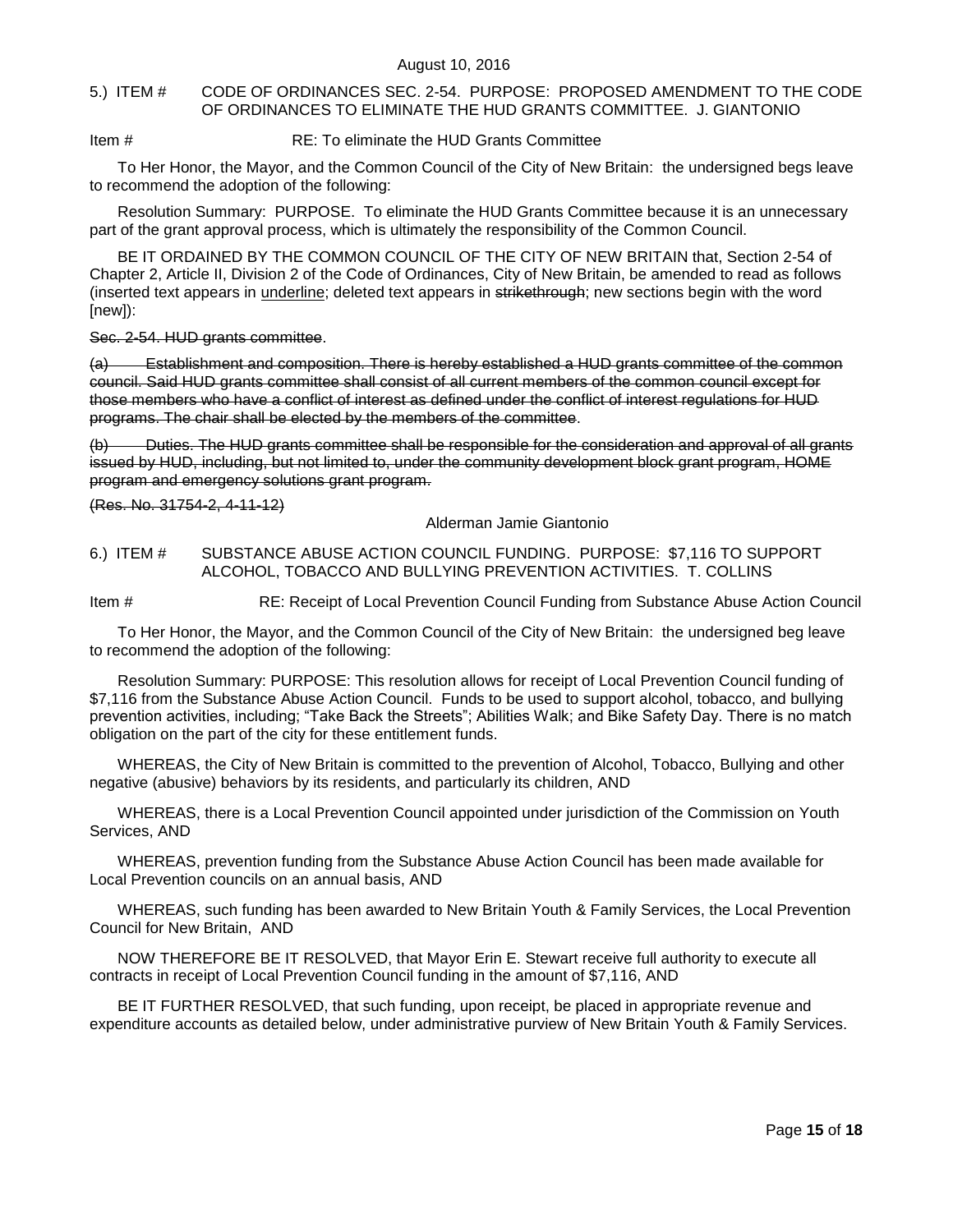| Revenue Account::<br>296536105-4476                        | <b>Local Revenue/Contributions</b>                                    | \$7,116            |
|------------------------------------------------------------|-----------------------------------------------------------------------|--------------------|
| Expenditures accounts:<br>296536105-5659<br>296536105-5336 | <b>Operating Materials/Supplies</b><br><b>Other Purchase Services</b> | \$3,558<br>\$3,558 |
|                                                            | TOTAL                                                                 | \$7,116            |

Alderman Tremell J. Collins

## <span id="page-15-0"></span>7.) ITEM # CONVEYANCE OF PROPERTY. PURPOSE: SALE OF 74 KELSEY STREET TO CHRYSALIS CENTER REAL ESTATE CORP. FOR \$80,000. J. GIANTONIO

August 10, 2016

Item # RE: Purchase and Sale Agreement with Chrysalis Center Real Estate Corporation

To Her Honor, the Mayor, and the Common Council of the City of New Britain: the undersigned beg leave to recommend the adoption of the following:

RESOLUTION SUMMARY: PURPOSE. To convey a City of New Britain-owned vacant property for rehabilitation and housing.

WHEREAS, The City of New Britain is committed to improving the housing stock and quality of life of its residents; and

WHEREAS, The City of New Britain currently owns property known as 74 Kelsey Street, which has been acquired through purchase from the previous owner; and

WHEREAS, Chrysalis Center Real Estate Corporation has offered to purchase the property for \$80,000.00 and will immediately work to obtain the funding to rehabilitate the condition of the building; and

WHEREAS, Chrysalis Center Real Estate Corporation has had significant experience in rehabilitating buildings and improving the appearance and condition of residential property; and

WHEREAS, Chrysalis Center Real Estate Corporation intends to spend at least six million dollars (\$6,000,000.00) in rehabilitating and refurbishing this building and will not seek any enterprise zone benefits; and

WHEREAS, Chrysalis Center Real Estate Corporation intends to create approximately thirty rental apartment units with four units being reserved as a priority for veterans and the other units to be offered at a range of rental rates; and

WHEREAS, Chrysalis Center Real Estate Corporation will agree to a clause that all agreements between the parties will be canceled and the property will automatically revert back to the City of New Britain if it does not obtain project funding, purchase the property and start construction within forty eight months of the date of the Purchase and Sale Agreement that will be prepared from this Resolution; and

WHEREAS, it is in the best interests of the City of New Britain to have this property restored to the grand list with property assessment and property taxes determined in a way that shows City financial support for this project to the project funders and establishes property taxes that are based on the restricted Fair Market Value of the property; now, therefore, be it

RESOLVED, That Erin E. Stewart, Mayor is hereby authorized to negotiate and execute on behalf of the City of New Britain, a Purchase and Sale Agreement with Chrysalis Center Real Estate Corporation for property known as 74 Kelsey Street, and to execute any and all documents necessary for the conveyance of said property in accordance with the terms of said agreement at a sale price of Eighty Thousand Dollars (\$80,000.00), and to execute any and all documents necessary to establish a property tax assessment that reflects the restricted Fair Market Value based on the actual project net operating income and the current market capitalization rate, and to establish a phased in property tax with no property taxes during construction and for one year following completion of construction, and property taxes phased in at 10% per year over the next 10 years.

Alderman Jamie Giantonio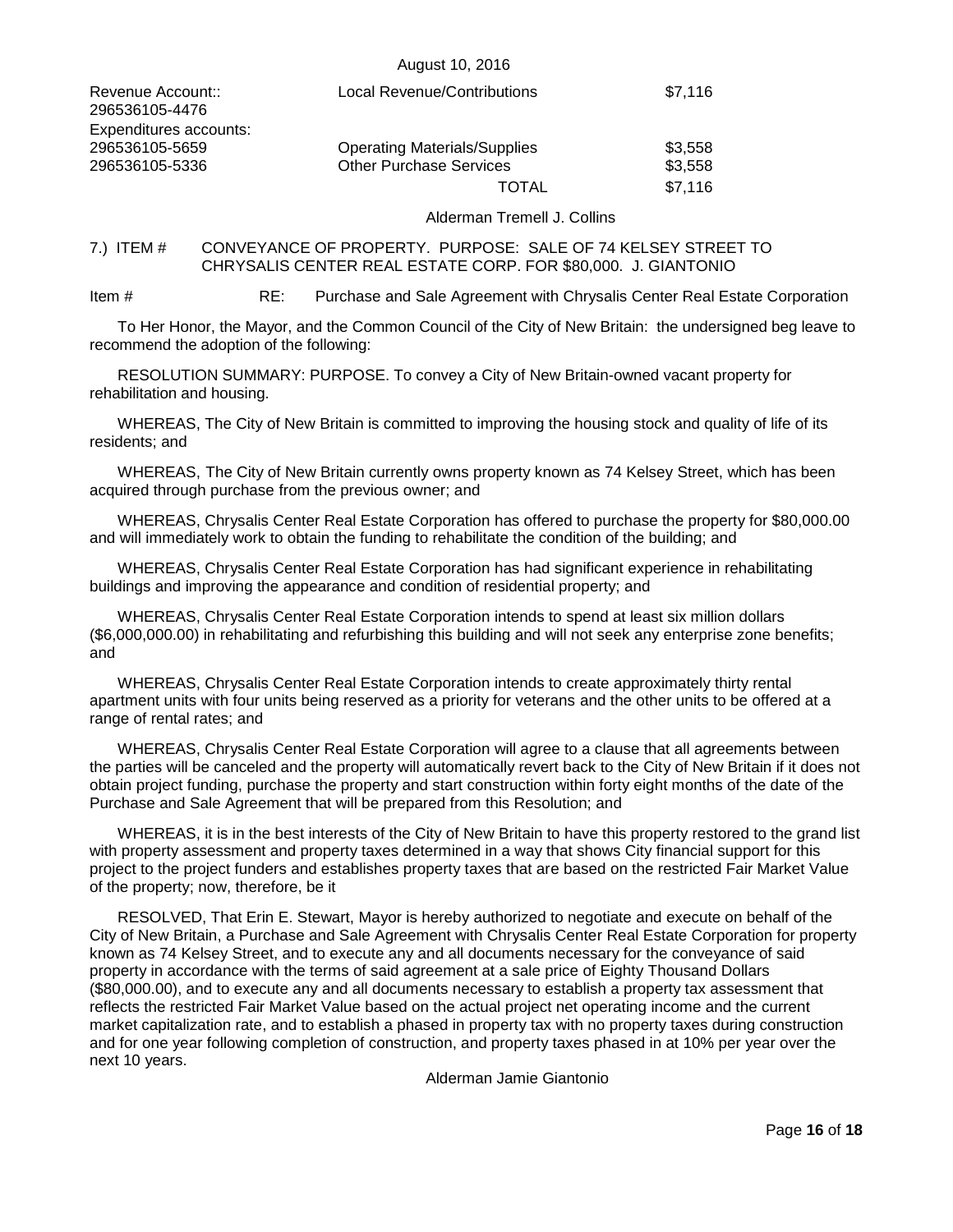- <span id="page-16-0"></span>8.) ITEM # CT RECREATIONAL TRAILS PROGRAM GRANT. PURPOSE: CT DEEP ENVIRONMENTAL PROTECTION GRANT FOR THE COMPLETION OF A.W. STANLEY PARK MULTI-USE TRAIL. J. GIANTONIO, C. CARLOZZI, JR.
- Item # RE: CT Department of Energy and Environmental Protection Grant for Completion of A.W. Stanley Park Multi-Use Trail

To Her Honor, the Mayor, and the Common Council of the City of New Britain: the undersigned beg leave to recommend the adoption of the following:

WHEREAS, The Public Works Department submitted a Connecticut Recreational Trails Program Grant Application to the Connecticut Department of Energy and Environmental Protection (DEEP) to complete the multi-use loop trail around the lower pond at A.W. Stanley Park and provide access to Village Square; and

WHEREAS, DEEP awarded a grant in the amount of \$94,000 with a minimum local match of in-kind services of \$24,252 for a total project cost of \$118,252; and

WHEREAS, The work will include extending the existing 3,415 foot paved trail by paving an additional 1,138 feet, creating a complete 1.13 mile long loop around the pond as well as paving a 200 foot long connector path to provide access from the multi-use trail to Village Square Drive; and

NOW, THEREFORE, BE IT RESOLVED BY THE COMMON COUNCIL OF THE CITY OF NEW BRITAIN:

- 1. That it is in the best interest on the City of New Britain to enter into contracts with the Department of Energy and Environmental Protection; and
- 2. That Erin E. Stewart, Mayor of the City of New Britain, is duly authorized to enter into and sign said contracts on behalf of the City of New Britain; and
- 3. That Erin E. Stewart currently holds the office of Mayor in the City of New Britain and has held that office since November 11, 2013; and
- 4. The Mayor is further authorized to provide such additional information and execute such other documents as may be required by the state or federal government in connection with said contracts and to execute any amendments, recessions, and revisions thereto.
- 5. That a budget appropriation be made as follows:

| Increase Expenditures: |                               |          |
|------------------------|-------------------------------|----------|
| 255315017-5454         | <b>Construction Contracts</b> | \$94,000 |
|                        |                               |          |
| Increase Revenues:     |                               |          |
| 255315017-4222         | <b>Connecticut DEEP</b>       | \$94,000 |

Alderman Jamie Giantonio Alderman Carlo Carlozzi, Jr.

<span id="page-16-1"></span>9.) ITEM # BUDGET AMENDMENT – TOWN CLERK"S OFFICE. PURPOSE: \$12,700 FOR HISTORICAL RECORDS RETENTION. J. GIANTONIO

# Item # RE: PRESERVATION OF HISTORICAL DOCUMENTS

To Her Honor, the Mayor, and the Common Council of the City of New Britain: the undersigned beg leave to recommend the adoption of the following:

WHEREAS, effective July 1, 2000 the State of Connecticut passed into law, Public Act 00-146, an "Act Concerning Real Estate Filings and Preservation of Historical Documents" and,

WHEREAS, this legislation established a state "Historic Document Preservation" account for the "Preservation and Management of Historic Documents" and,

WHEREAS, the Town Clerk"s Office continues the project of scanning New Britain"s historic land records into Cott System Resolution3 for preservation, retention and backup, now therefore be it